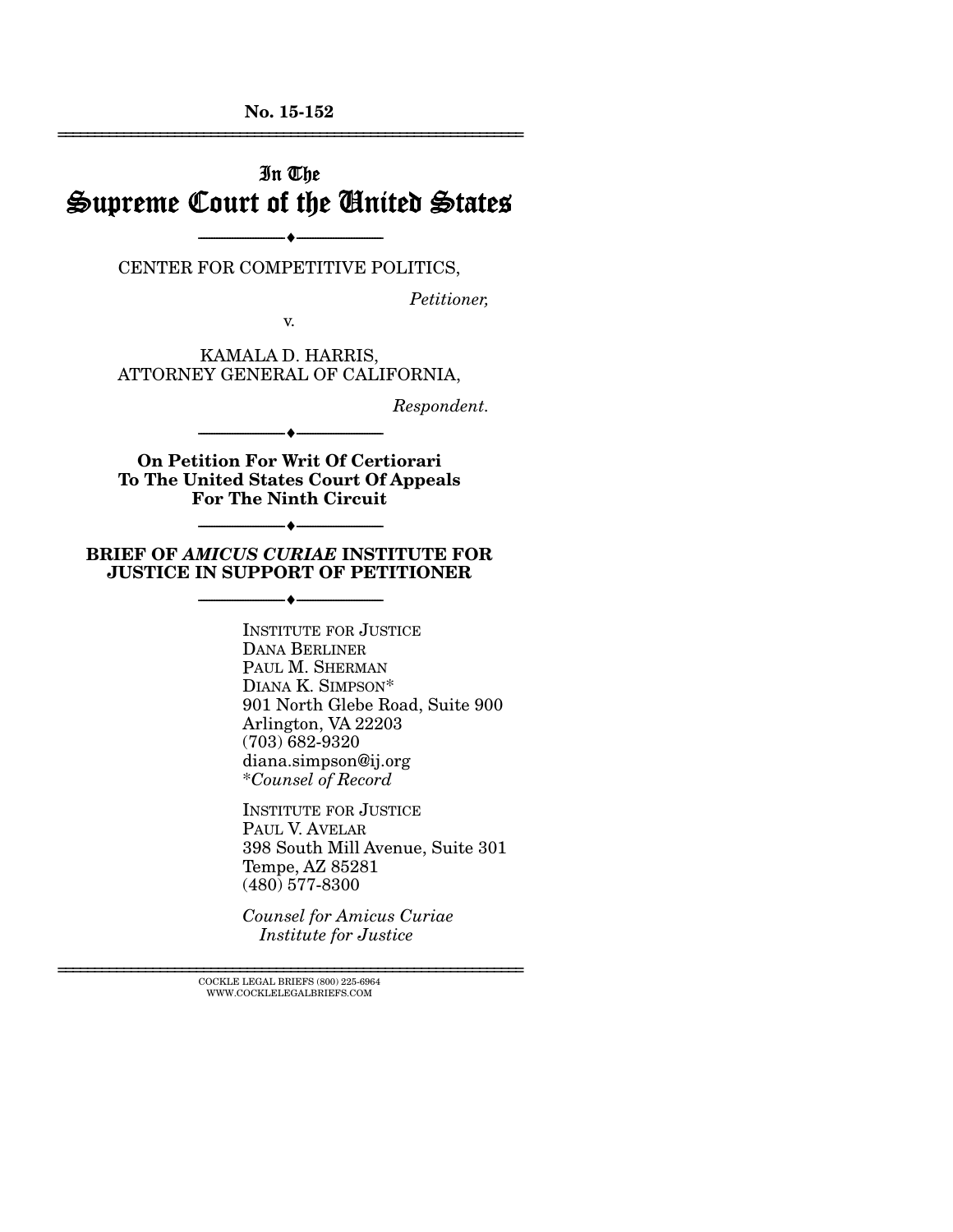# TABLE OF CONTENTS

| TABLE OF AUTHORITIES      |                                                                                                                             |                                                                                                                                                         | iii |
|---------------------------|-----------------------------------------------------------------------------------------------------------------------------|---------------------------------------------------------------------------------------------------------------------------------------------------------|-----|
| INTEREST OF AMICUS CURIAE |                                                                                                                             |                                                                                                                                                         | 1   |
|                           |                                                                                                                             | SUMMARY OF THE ARGUMENT                                                                                                                                 | 1   |
|                           |                                                                                                                             |                                                                                                                                                         | 3   |
| Ι.                        |                                                                                                                             | The Ninth Circuit's Ruling Conflicts with<br>This Court's Repeated Recognition That<br>Compelled Disclosure Is Necessarily                              | 4   |
|                           |                                                                                                                             | A. This Court Has Long Protected Pri-<br>vate Association from Compelled Dis-                                                                           | 5   |
|                           | $\bf{B}$                                                                                                                    | The Ninth Circuit's Decision Below<br>Conflicts with This Precedent                                                                                     | 10  |
| II.                       | The Ninth Circuit Applied the Wrong Level<br>of Scrutiny Because of the Multiplicity of<br>Tests Called "Exacting Scrutiny" |                                                                                                                                                         | 13  |
|                           | А.                                                                                                                          | Strict Scrutiny Applies to Burdens on                                                                                                                   | 13  |
|                           | В.                                                                                                                          | The Ninth Circuit Applied Intermedi-<br>ate Scrutiny, in Conflict with This<br>Precedent, Because of the Confusing<br>and Conflicting Labels This Court | 16  |
|                           |                                                                                                                             |                                                                                                                                                         |     |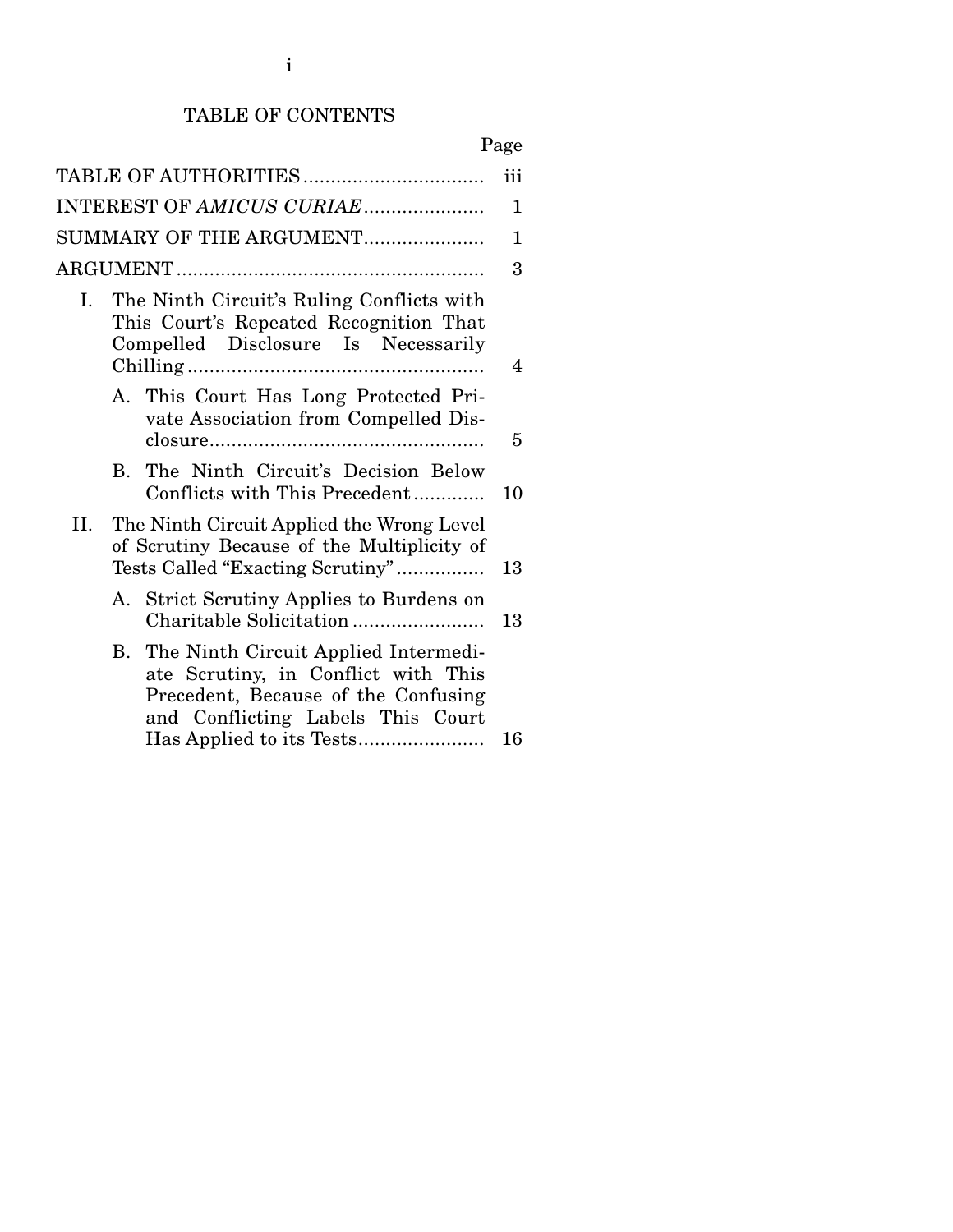## TABLE OF CONTENTS – Continued

| III. This Court Should Grant Review to Pre- |     |
|---------------------------------------------|-----|
| vent Its Sui Generis Campaign-Finance       |     |
| Jurisprudence from Undermining First        |     |
| Amendment Protection in Other Areas of      |     |
|                                             | -20 |
|                                             |     |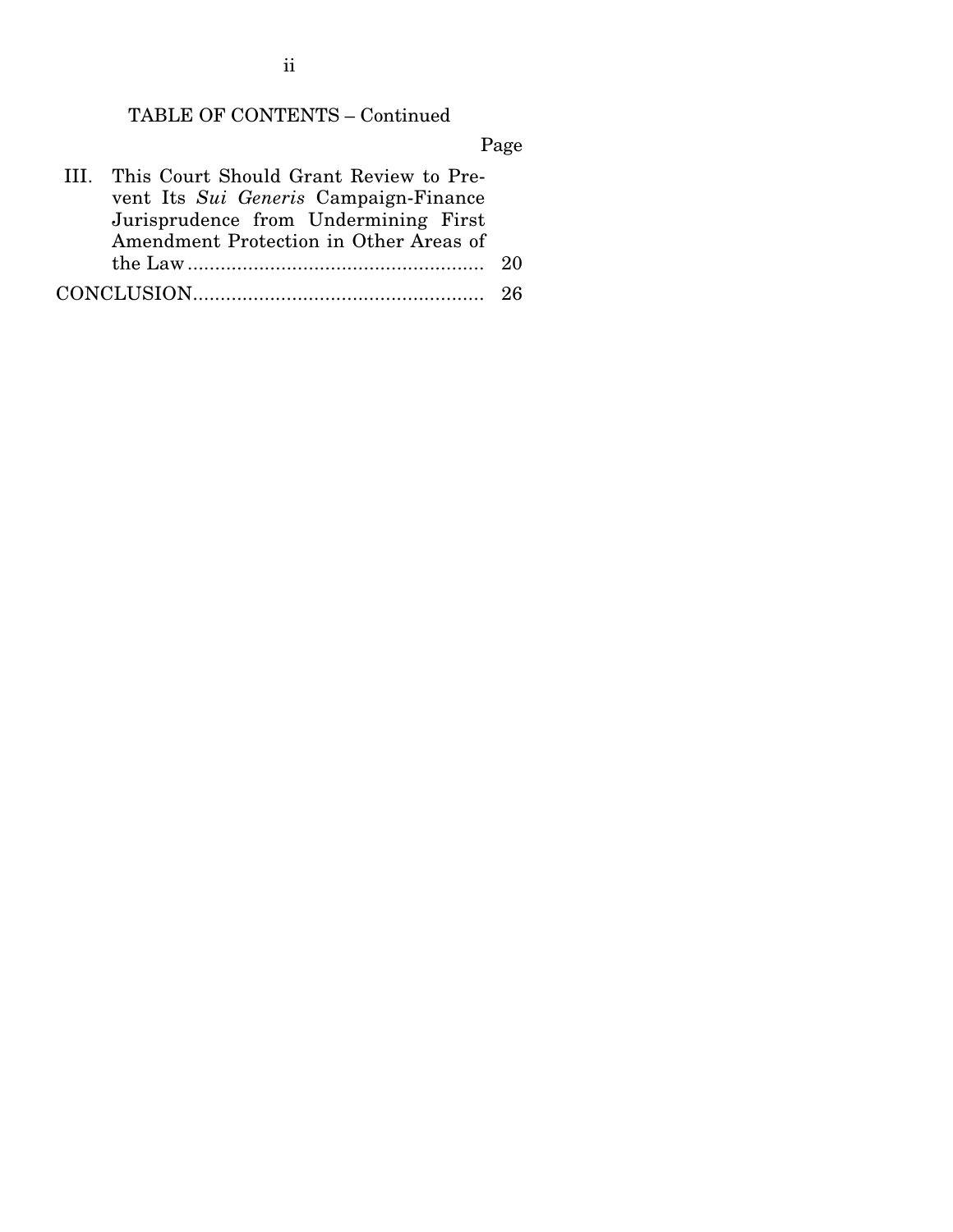iii

# TABLE OF AUTHORITIES

| <b>CASES</b>                                                 |
|--------------------------------------------------------------|
| Ashcroft v. Free Speech Coal.,                               |
| Bates v. City of Little Rock,                                |
| Boy Scouts of Am. v. Dale,                                   |
| Buckley v. Valeo,                                            |
| Citizens United v. FEC,<br>558 U.S. 310 (2010)17, 18, 21, 22 |
| City of Los Angeles v. Alameda Books, Inc.,                  |
| Clark v. Jeter,                                              |
| Edenfield v. Fane,                                           |
| FEC v. Beaumont,                                             |
| Gibson v. Fla. Legis. Investigation Comm.,                   |
| In re Primus,                                                |
| McIntyre v. Ohio Elections Comm'n,                           |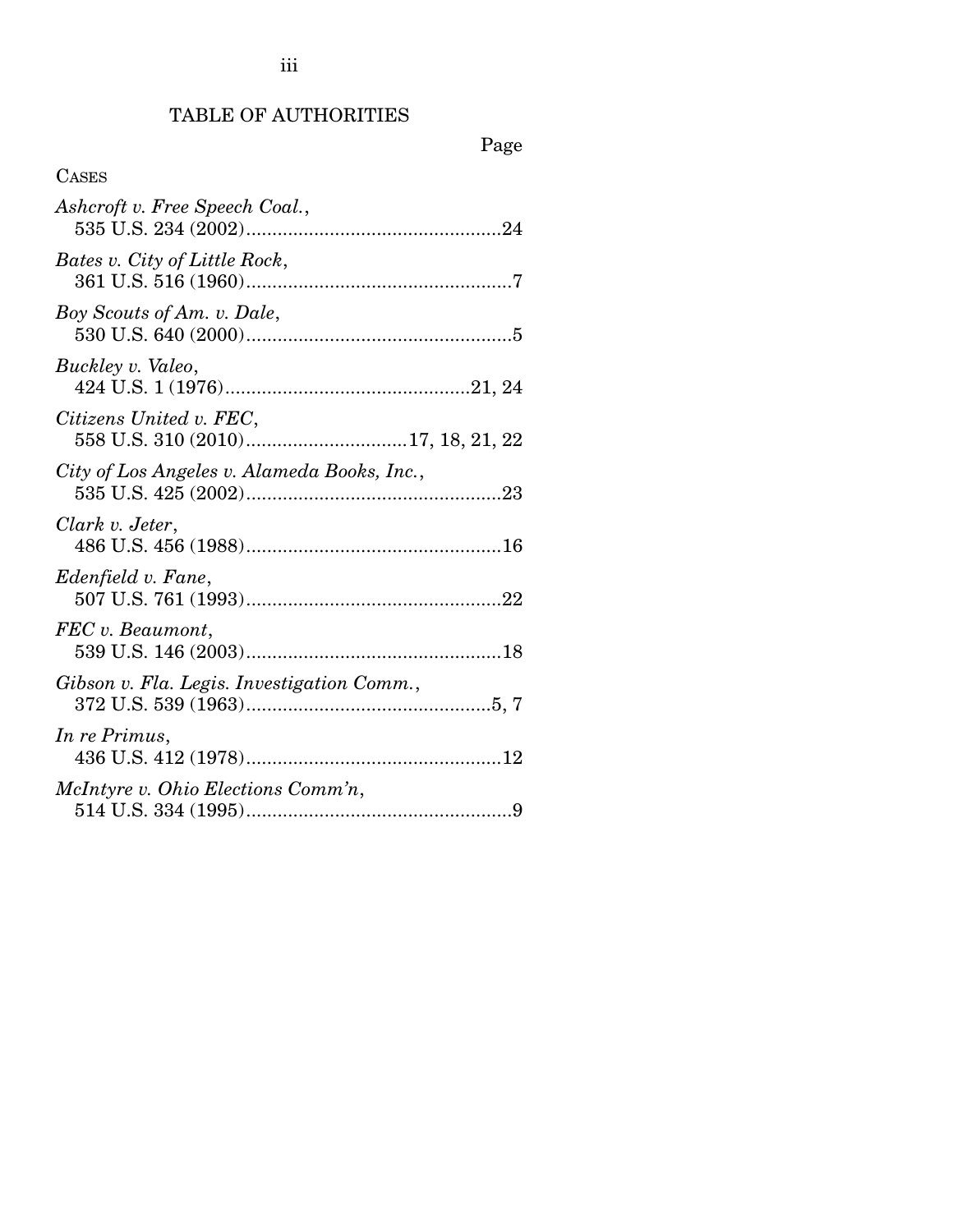iv

## TABLE OF AUTHORITIES – Continued

| Page                                              |
|---------------------------------------------------|
| NAACP v. Ala. ex rel. Patterson,                  |
| NAACP v. Button,                                  |
| Nat'l Fed'n of the Blind of Tex., Inc. v. Abbott, |
| Nat'l Fed'n of the Blind v. FTC,                  |
| Nixon v. Shrink Mo. Gov't PAC,                    |
| Planet Aid v. City of St. Johns,                  |
| The Real Truth About Abortion, Inc. v. FEC,       |
| Reed v. Town of Gilbert,                          |
| Riley v. Nat'l Fed'n of the Blind of N.C., Inc.,  |
| Roberts v. U.S. Jaycees,                          |
| Sec'y of State of Md. v. Joseph H. Munson Co.,    |
| Shelton v. Tucker,                                |
| Sweezy v. N.H. ex rel. Wyman,                     |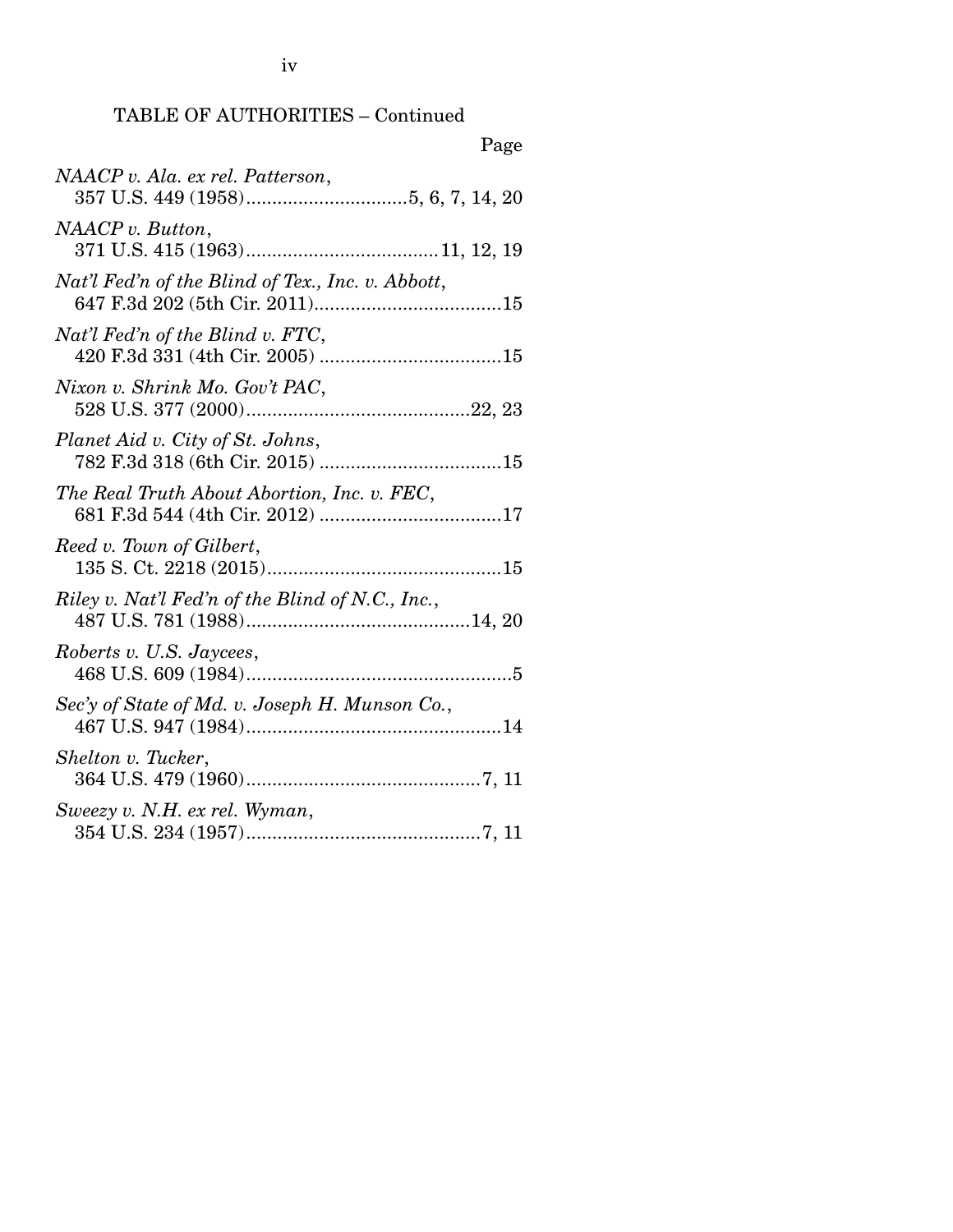## TABLE OF AUTHORITIES – Continued

| United States v. Alvarez,                                                                                                                      |
|------------------------------------------------------------------------------------------------------------------------------------------------|
| United States v. Playboy Entm't Grp., Inc.,                                                                                                    |
| Vill. of Schaumburg v. Citizens for a Better                                                                                                   |
| Williams-Yulee v. Fla. Bar,                                                                                                                    |
| <b>CONSTITUTIONAL PROVISIONS</b>                                                                                                               |
|                                                                                                                                                |
| <b>CODES</b>                                                                                                                                   |
|                                                                                                                                                |
| <b>OTHER PUBLICATIONS</b>                                                                                                                      |
| American Constitution Society, 2013-14 Bien-<br>nial Report, http://acslaw.org/sites/default/<br>files/pdf/ACS-2013-2014-Biennial-Report.pdf   |
| American Red Cross, 2014 Annual Report,<br>http://www.redcross.org/images/MEDIA_Custom<br>ProductCatalog/m44340081_2014AnnualReport.           |
| Brief of Charles M. Watkins as Amicus Curia<br>in Support of Appellant, Center for Competi-<br>tive Politics v. Harris, No. 14-15978 (9th Cir. |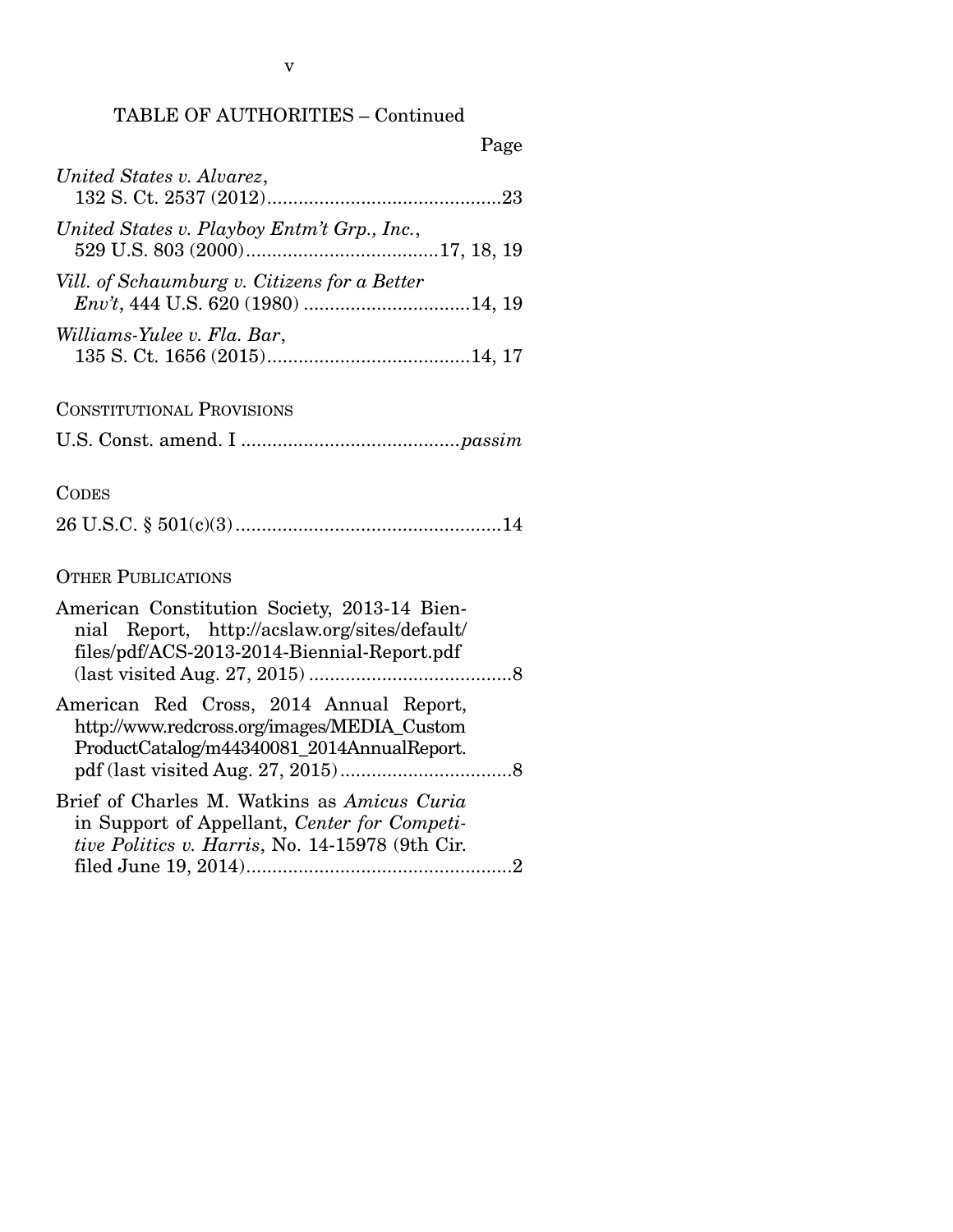# TABLE OF AUTHORITIES – Continued

|--|

| David M. Primo, <i>Information at the Margin</i> :<br>Campaign Finance Disclosure Laws, Ballot<br>Issues, and Voter Knowledge, 12 Elec. L.J.                                                                                                                               |
|----------------------------------------------------------------------------------------------------------------------------------------------------------------------------------------------------------------------------------------------------------------------------|
| David M. Primo & Jeffrey Milyo, Campaign<br>Finance Laws and Political Efficacy: Evi-<br>dence from the States, 5 Elec. L.J. 23 (2006)22                                                                                                                                   |
| Denver Zoo, 2014 Annual Report, http://<br>denverzoo.org/downloads/2014_AnnualReport_                                                                                                                                                                                      |
| Dick M. Carpenter II, Mandatory Disclosure<br>for Ballot-Initiative Campaigns, 13 Indep.                                                                                                                                                                                   |
| Dick Carpenter & Jeffrey Milyo, The Public's<br>Right to Know Versus Compelled Speech:<br>What Does Social Science Research Tell Us<br>About the Benefits and Costs of Campaign<br>Finance Disclosure in Non-Candidate Elec-<br>tions?, 40 Fordham Urb. L.J. 603 (2012) 10 |
| Doctors Without Borders, U.S. Annual Report<br>2013, http://www.doctorswithoutborders.org/<br>sites/usa/files/attachments/msf_ar2013_final.                                                                                                                                |
| The Federalist Society, 2014 Annual Report,<br>http://www.fed-soc.org/library/doclib/20150622_<br>2014AnnualReport.pdf (last visited Aug. 27,                                                                                                                              |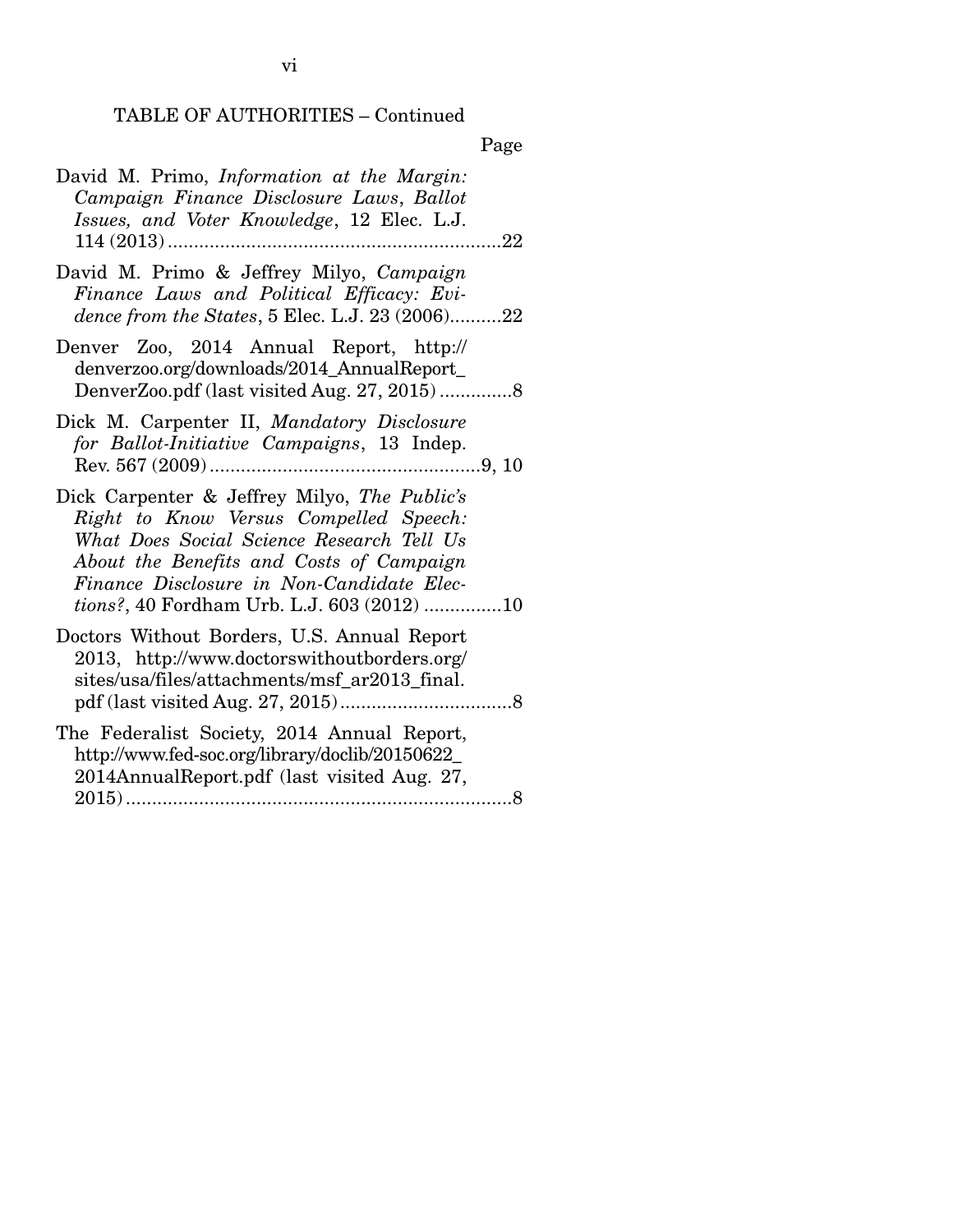TABLE OF AUTHORITIES – Continued

| Habitat for Humanity International, Annual<br>Report FY2014, http://www.habitat.org/sites/<br>default/files/annual-report-2014.pdf (last vis-                                    |  |
|----------------------------------------------------------------------------------------------------------------------------------------------------------------------------------|--|
| Make-A-Wish, 2014 Annual Report, Donors,<br>http://fy14annualreport.wish.org/donors/ (last                                                                                       |  |
|                                                                                                                                                                                  |  |
| National 4-H Council, 2013 Annual Impact Report,<br>http://www.4-h.org/About-4-H/Leadership/Annual-<br>Report/2013-4-H-Annual-Report.dwn (last vis-                              |  |
| Ronald M. Levin, Fighting the Appearance of<br>Corruption, 6 Wash. U. J.L. & Pol'y 171                                                                                           |  |
| Samuel D. Warren & Louis D. Brandeis, The<br><i>Right to Privacy</i> , 4 Harv. L. Rev. 193 (1890)6                                                                               |  |
| Smithsonian National Air and Space Museum,<br>2014 Annual Report, Donors, https://<br>airandspace.si.edu/about/governance/annual<br>report2014/donors.cfm (last visited Aug. 27, |  |
| Special Olympics, 2014 Annual Report, http://<br>media.specialolympics.org/resources/reports/<br>annual-reports/2014_AnnualReport-full.pdf                                       |  |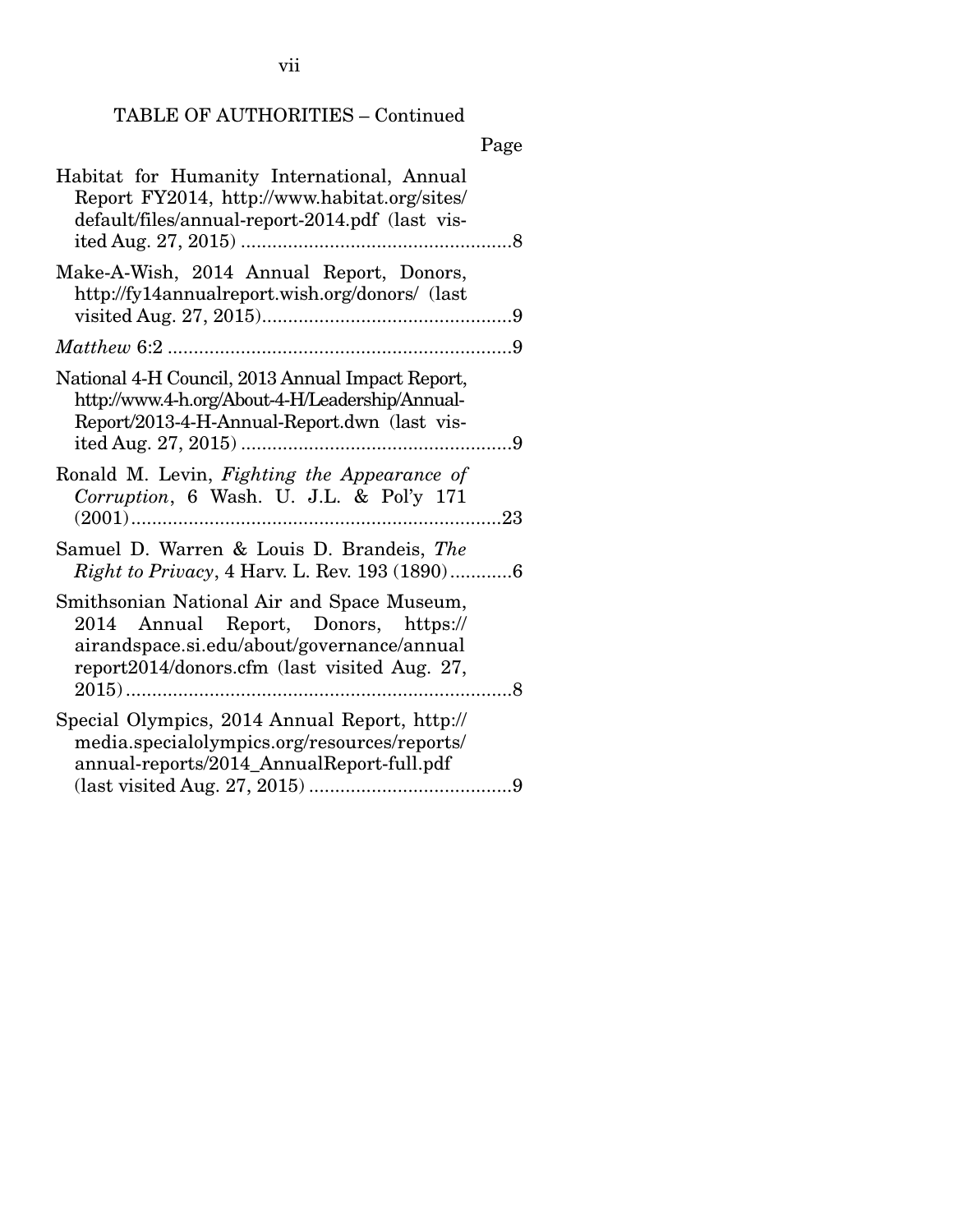### **INTEREST OF** *AMICUS CURIAE*<sup>1</sup>

 The Institute for Justice is a nonprofit, publicinterest law firm committed to defending the essential foundations of a free society by securing greater protection for individual liberty and by restoring constitutional limits on the power of government. As part of that mission, the Institute litigates freespeech cases nationwide in order to defend the free exchange of a wide array of ideas, including speech about political issues. The Institute exists due to the generosity of its donors, some of whom expect the Institute to protect their privacy from unnecessary disclosure. The Institute is filing this *amicus* brief in support of Petitioner because this case offers an important opportunity for the Court to address the government's aggressive intrusion into charitable solicitation and the courts' inappropriate and unjustified application of campaign-finance law to peaceful speech and association unrelated to an election.

#### **SUMMARY OF THE ARGUMENT**

--------------------------------- ---------------------------------

 Respondent Attorney General of California has commanded that a private organization turn over a

<sup>&</sup>lt;sup>1</sup> No party counsel authored any of this brief, and no party, party counsel, or person other than *Amicus* or its counsel paid for brief preparation and submission. The parties consented to the filing of this brief, and counsel for *Amicus Curiae* timely notified counsel for the parties of the intention of *Amicus Curiae* to file this brief.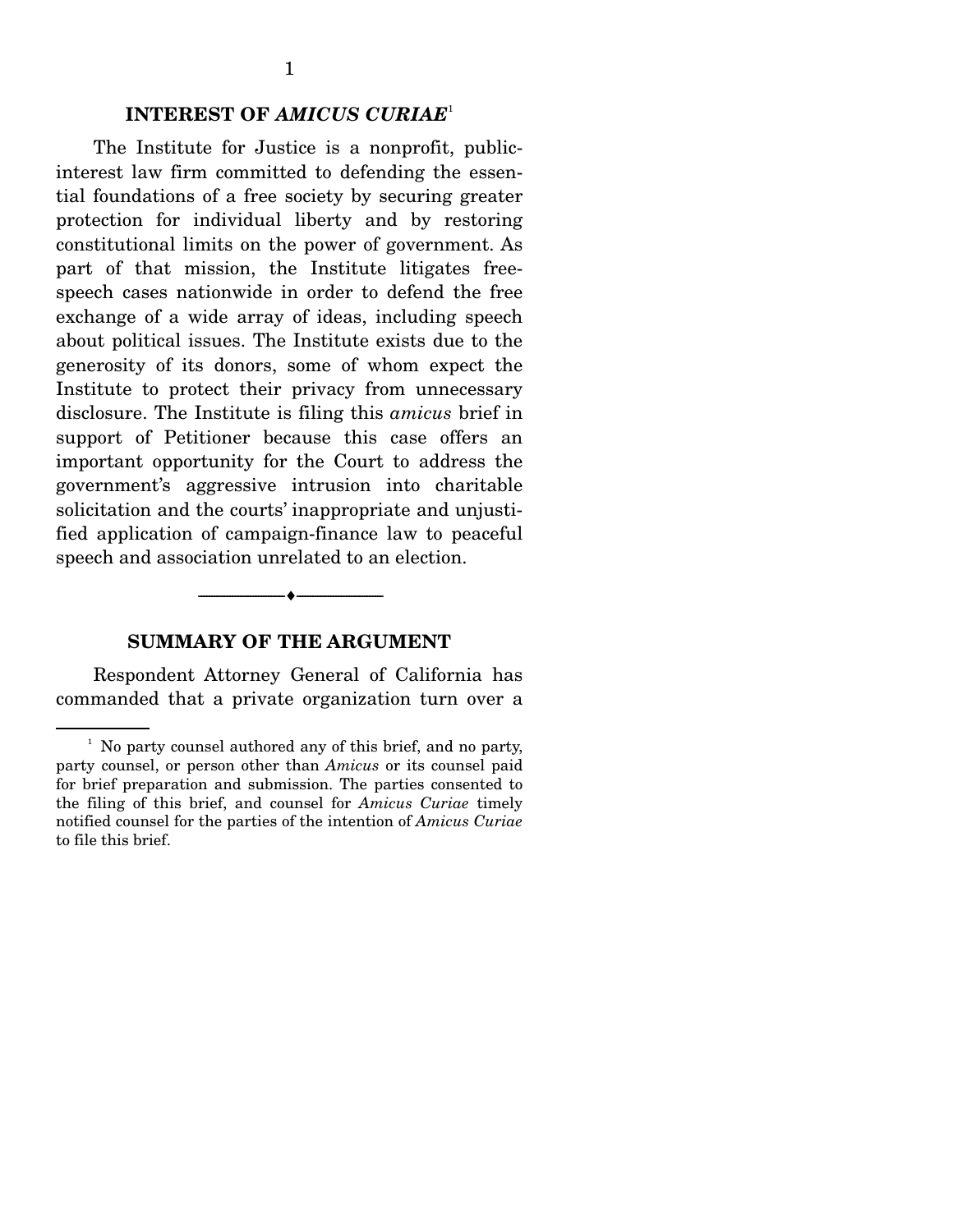list of its supporters to the government as a condition of its engaging in charitable fundraising, an activity that this Court has repeatedly held is entitled to the highest level of First Amendment protection. There is no evidence or even suggestion that the organization, Petitioner Center for Competitive Politics (CCP), a  $501(c)(3)$  charitable organization, has engaged in any illegal activity. Nor is there any evidence that this compelled disclosure is necessary for the Attorney General to enforce California's legitimate regulations of charities; indeed, with the exception of Florida and New York, no other state in the nation compels charities like CCP to turn this private information over to the government.<sup>2</sup> Instead, when other states want this information, they go through ordinary constitutional channels by seeking a warrant.

 Despite the experience of the 47 states that successfully regulate charitable solicitation without demanding unfettered access to the private details of charities' associations with their donors, the Ninth Circuit upheld the Attorney General's sweeping intrusion into CCP's private association with its donors. In doing so, the Ninth Circuit ignored wide swaths of this Court's precedent, creating multiple conflicts with this Court and other circuits that merit this Court's review. First, in conflict with this Court's repeated recognition that compelled disclosure of one's private associations is necessarily chilling, the

<sup>2</sup> *See* Br. *Amicus Curia* Charles M. Watkins Supp. Appellant 7 n.2 (9th Cir. filed June 19, 2014).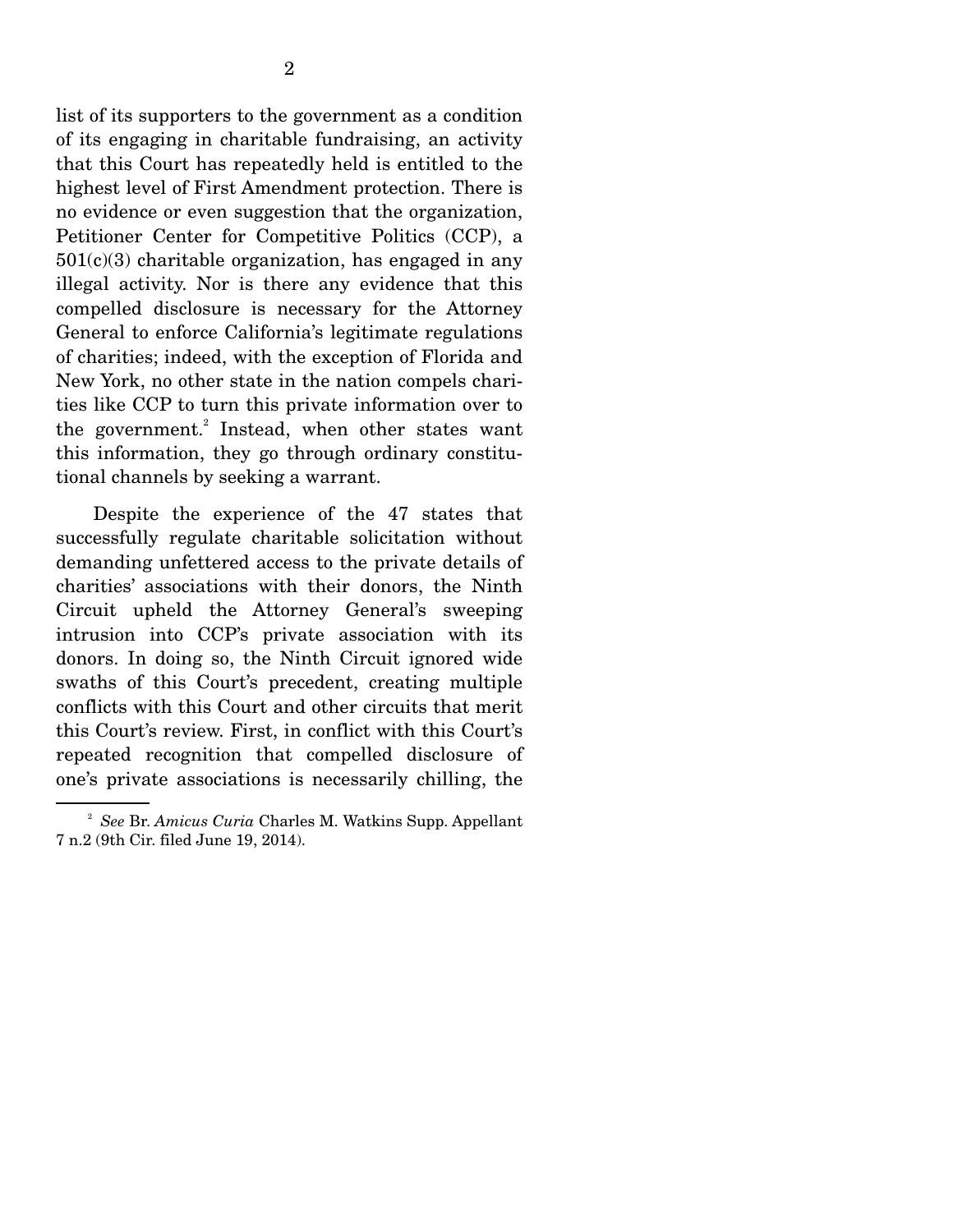Ninth Circuit held that such disclosure is chilling only if one can produce evidence that the disclosure will lead to harassment or reprisal. Second, in conflict with decisions of this Court and other circuits holding that burdens on charitable solicitation are subject to strict scrutiny, the Ninth Circuit reviewed those burdens with only intermediate scrutiny.

 Beyond these conflicts with this Court's precedent, the Ninth Circuit's ruling also dangerously expands the scope of this Court's campaign-financedisclosure jurisprudence beyond its traditional limits to encompass other protected speech. If left uncorrected, the Ninth Circuit's ruling threatens not only to chill people throughout that circuit from engaging in protected charitable association but also to stifle other areas of protected First Amendment activity.

#### **ARGUMENT**

--------------------------------- ---------------------------------

 The Ninth Circuit's decision here creates conflicts with and exacerbates confusion regarding two core doctrines of First Amendment jurisprudence. First, as explained in Section I, the decision conflicts with repeated admonitions by this Court that compelled disclosure of private associations necessarily chills those relationships. Second, as explained in Section II, the decision conflicts with the decisions of this Court and other circuits holding that burdens on charitable solicitation are subject to strict scrutiny. Because of this ruling, citizens in certain parts of the country now have lesser rights than those in other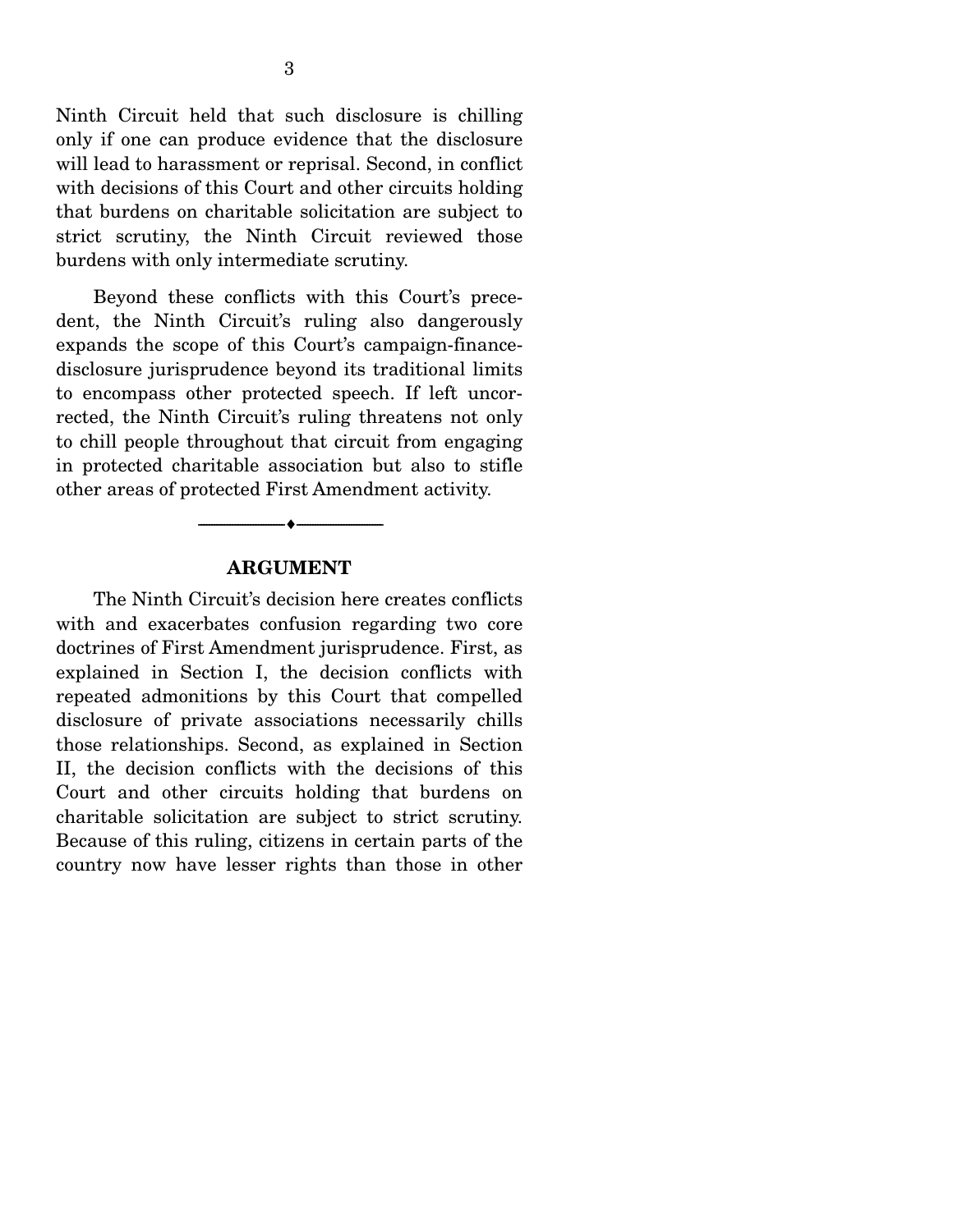parts. Finally, as explained in Section III, these two errors are the result of the Ninth Circuit's inappropriate and unjustified expansion of certain elements of this Court's campaign-finance jurisprudence into other areas of protected First Amendment activity. This Court should grant certiorari to resolve these conflicts and to clarify that campaign-finance decisions regarding contribution limits and disclosure have not reduced the protection afforded to charitable solicitations.

## **I. The Ninth Circuit's Ruling Conflicts with This Court's Repeated Recognition That Compelled Disclosure Is Necessarily Chilling.**

 For generations, this Court has vigorously protected the right of private association. A central theme of this line of precedent is the understanding that when government compels private citizens to disclose their private associations, those citizens will be chilled from associating. And the existence of this chilling effect, which this Court has taken as intuitively obvious, is supported by scholarly research.

 The Ninth Circuit, however, ignored all of that, and instead held not only that CCP must affirmatively prove that its speech had been chilled, but that it must do so with evidence of previous harassment in order to obtain relief. Part A describes this Court's protection of expressive association in its compelleddisclosure precedent, which has long recognized the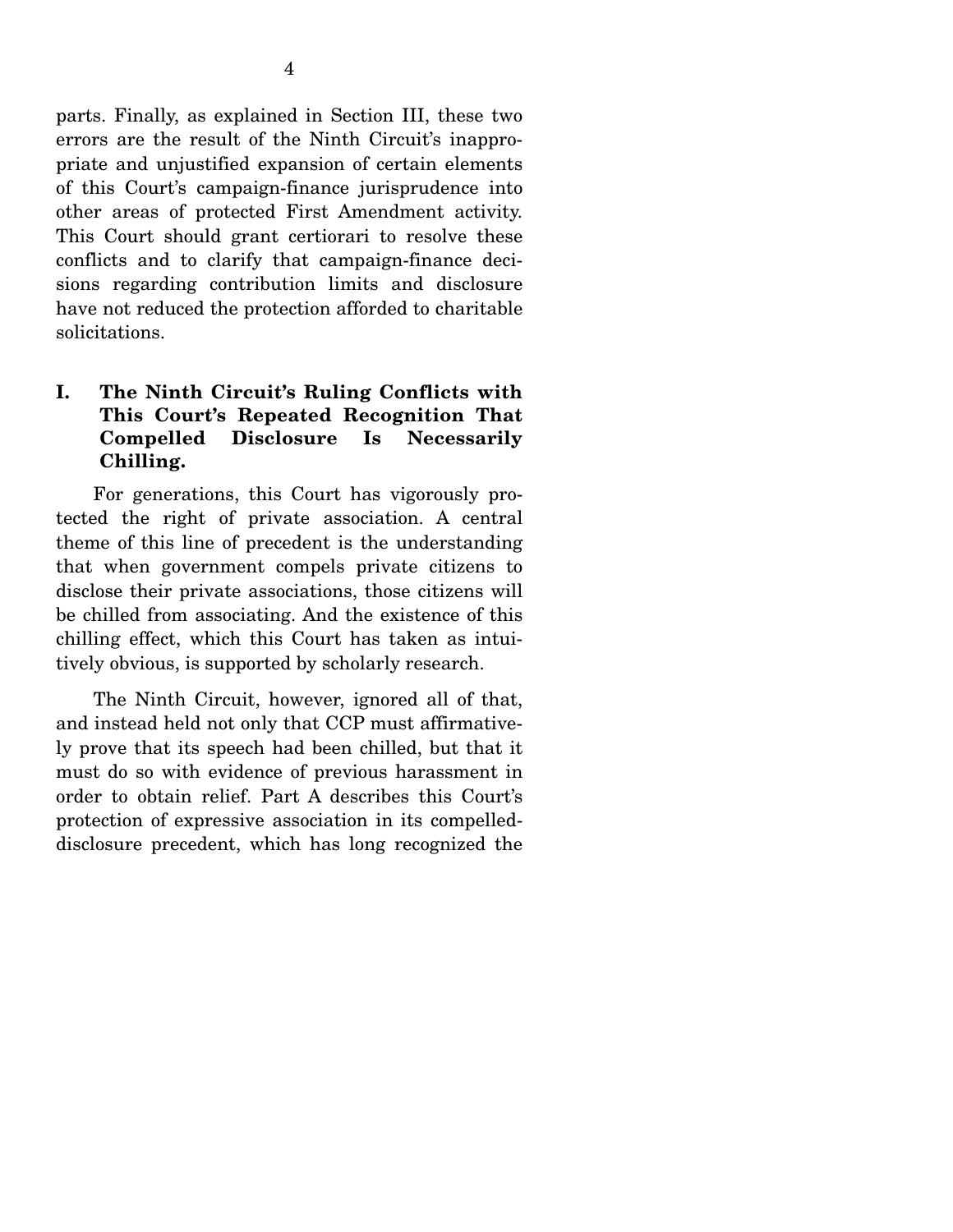per se harm of allowing government to intrude into private association. Part B describes how the Ninth Circuit's decision unjustifiably conflicts with this line of precedent. This Court should grant certiorari to resolve this conflict.

### **A. This Court Has Long Protected Private Association from Compelled Disclosure.**

 This Court has long recognized the constitutional importance of the right of expressive association. "This right is crucial in preventing the majority from imposing its views on groups that would rather express other, perhaps unpopular, ideas." *Boy Scouts of Am. v. Dale*, 530 U.S. 640, 647-48 (2000). It stems from the text of the First Amendment and protects individuals who join together in advocacy of a wide array of goals. *Roberts v. U.S. Jaycees*, 468 U.S. 609, 622 (1984); *see also Gibson v. Fla. Legis. Investigation Comm.*, 372 U.S. 539, 576 (1963) (Douglas, J., concurring) ("By the First Amendment we have staked our security on freedom to promote a multiplicity of ideas, to associate at will with kindred spirits, and to defy governmental intrusion into these precincts.").

 For just as long, this Court has recognized that this right is fragile and relies in significant part on a concomitant right to privacy in one's expressive associations. "Inviolability of privacy in group association may in many circumstances be indispensable to preservation of freedom of association. . . ." *NAACP v. Ala. ex rel. Patterson*, 357 U.S. 449, 462 (1958). This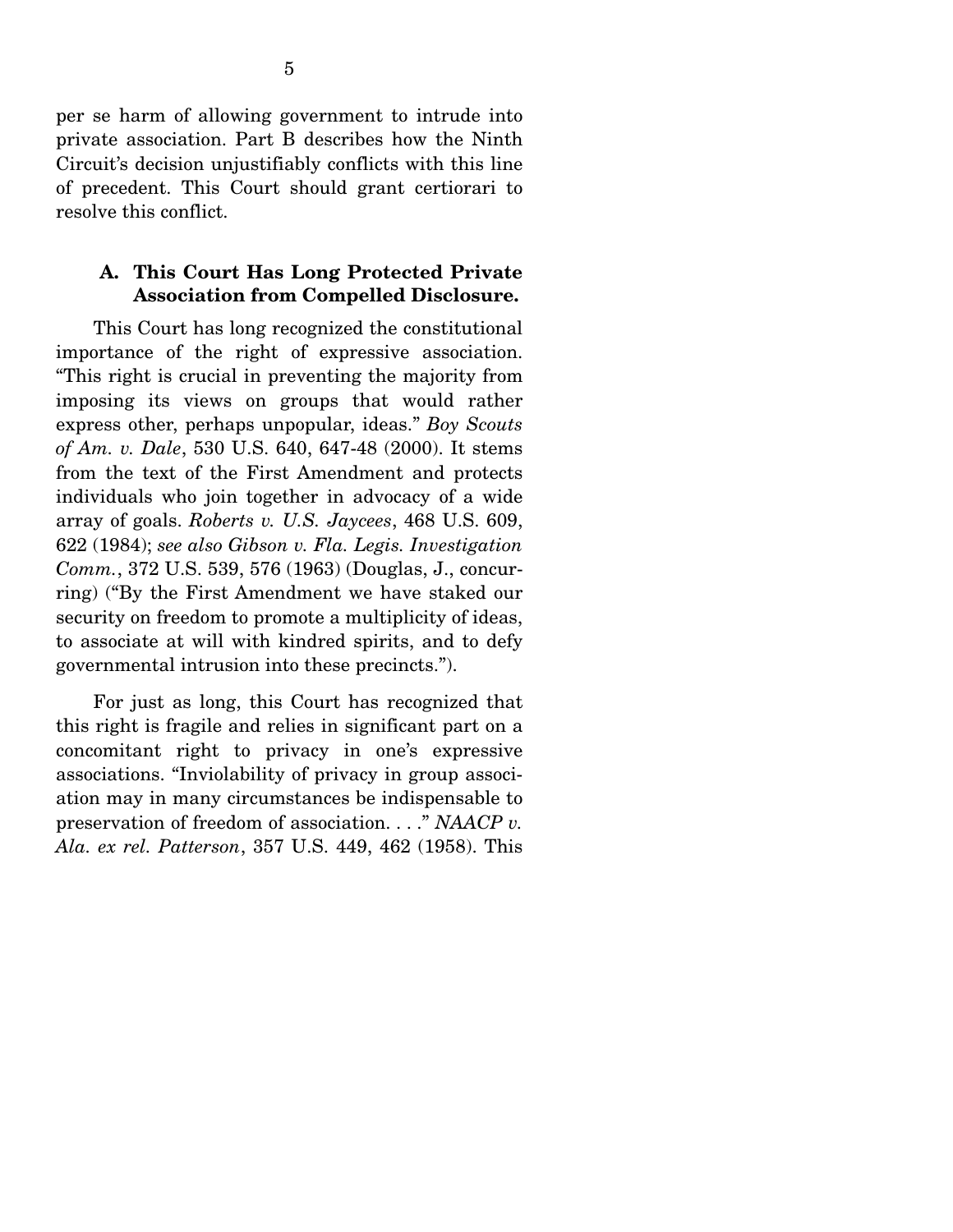is because the consequences of exposing one's beliefs – whether unpopular or otherwise – may dissuade people from forming expressive associational relationships. *Id.* at 462-63. Thus, privacy, "the right to be let alone," protects people from being chilled in the exercise of their First Amendment rights. Samuel D. Warren & Louis D. Brandeis, *The Right to Privacy*, 4 Harv. L. Rev. 193, 193 (1890).

 Because of the constitutional value of private association, this Court has long protected individuals and private organizations from compelled disclosure of their associations. This Court explicated the inherent chilling effect of compelled disclosure in its seminal decision of *NAACP v. Alabama ex rel. Patterson*. That case arose in the midst of the Civil Rights Movement, when Alabama's attorney general sought to enjoin the NAACP from conducting activities in the state for failing to comply with the state's business regulations. 357 U.S. at 451-52. As part of those proceedings, the government demanded a wide array of NAACP documents, including its membership list. *Id.* at 453. This Court rejected Alabama's attempt to compel disclosure of members, finding that such disclosure would chill constitutionally protected association. *Id.* at 460-66. The Court deemed it "apparent" that compelled disclosure of the NAACP's membership list would adversely affect the NAACP's constitutional activity because it would discourage people from participating with the NAACP. *Id.* at 462-63.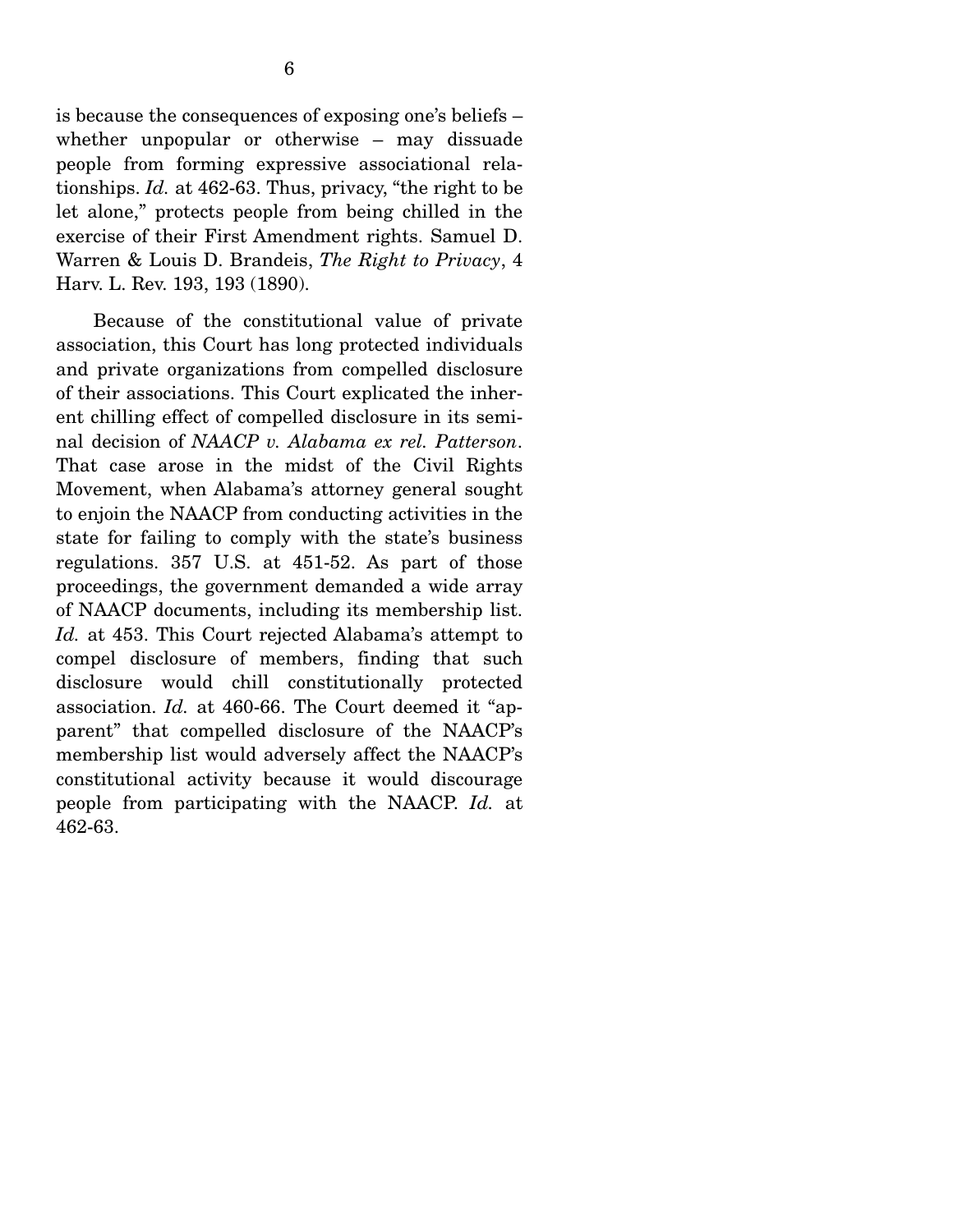Since *Patterson*, this Court has continued to recognize that compelled disclosure chills constitutionally protected activity, even when those disclosures are made only to the government and not to the public at large. In *Shelton v. Tucker*, for example, this Court considered the constitutionality of an Arkansas law that required teachers at state-supported schools to identify the organizations to which they belonged or donated. 364 U.S. 479 (1960). This Court struck the law down, holding that "[e]ven if there were no disclosure to the general public, the pressure upon a teacher to avoid any ties which might displease those who control his professional destiny would be constant and heavy." *Id.* at 486.

*Patterson* and *Shelton* are merely two examples from the line of cases stretching back more than a half century that consistently protect the right of individuals and groups to resist government intrusion into their associations by treating compelled disclosure as a per se harm that can be overridden only by the most compelling government interests and narrowly tailored laws. *See also Gibson*, 372 U.S. 539 (holding unconstitutional a legislative-committee investigation demanding membership and donor lists); *Bates v. City of Little Rock*, 361 U.S. 516 (1960) (striking down an ordinance requiring the disclosure of membership and donors); *Sweezy v. N.H. ex rel. Wyman*, 354 U.S. 234 (1957) (invalidating a state subpoena requiring a private individual to testify as to his organizational membership).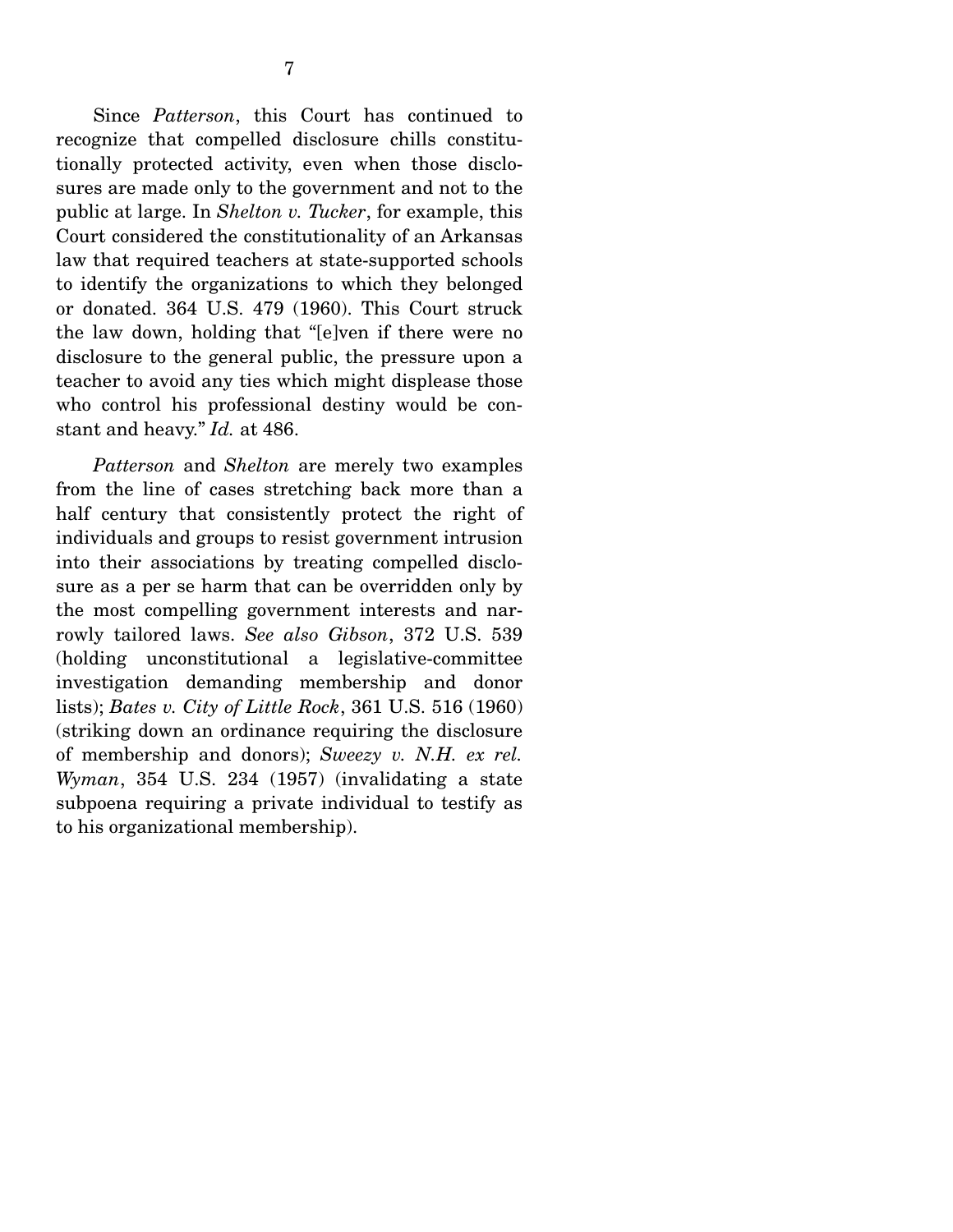As these cases show, the notion that compelled disclosure is necessarily chilling is firmly established by precedent. As a result, it is no surprise that charities across the ideological spectrum with varying aims routinely maintain the privacy of their donors. A cursory search reveals that the American Red Cross,<sup>3</sup> Habitat for Humanity,<sup>4</sup> Doctors Without Borders,<sup>5</sup> The Federalist Society,<sup>6</sup> American Constitution Society,<sup>7</sup> Denver Zoo,<sup>8</sup> Smithsonian National Air & Space Museum,<sup>9</sup>

<sup>3</sup> American Red Cross, 2014 Annual Report at 23, http://www.redcross.org/images/MEDIA\_CustomProductCatalog/ m44340081\_2014AnnualReport.pdf (last visited Aug. 27, 2015).

<sup>4</sup> Habitat for Humanity International, Annual Report FY2014 at 42, http://www.habitat.org/sites/default/files/annualreport-2014.pdf (last visited Aug. 27, 2015).

<sup>5</sup> Doctors Without Borders, U.S. Annual Report 2013 at 37-39, 45, 55, http://www.doctorswithoutborders.org/sites/usa/ files/attachments/msf\_ar2013\_final.pdf (last visited Aug. 27, 2015).

<sup>6</sup> The Federalist Society, 2014 Annual Report at 35-36, 38, http://www.fed-soc.org/library/doclib/20150622\_2014AnnualReport. pdf (last visited Aug. 27, 2015).

<sup>7</sup> American Constitution Society, 2013-14 Biennial Report at 18-19, http://acslaw.org/sites/default/files/pdf/ACS-2013-2014- Biennial-Report.pdf (last visited Aug. 27, 2015).

<sup>8</sup> Denver Zoo, 2014 Annual Report at 18-20, http://denverzoo.org/ downloads/2014\_AnnualReport\_DenverZoo.pdf (last visited Aug. 27, 2015).

<sup>9</sup> Smithsonian National Air and Space Museum, 2014 Annual Report, Donors, https://airandspace.si.edu/about/ governance/annualreport2014/donors.cfm (last visited Aug. 27, 2015).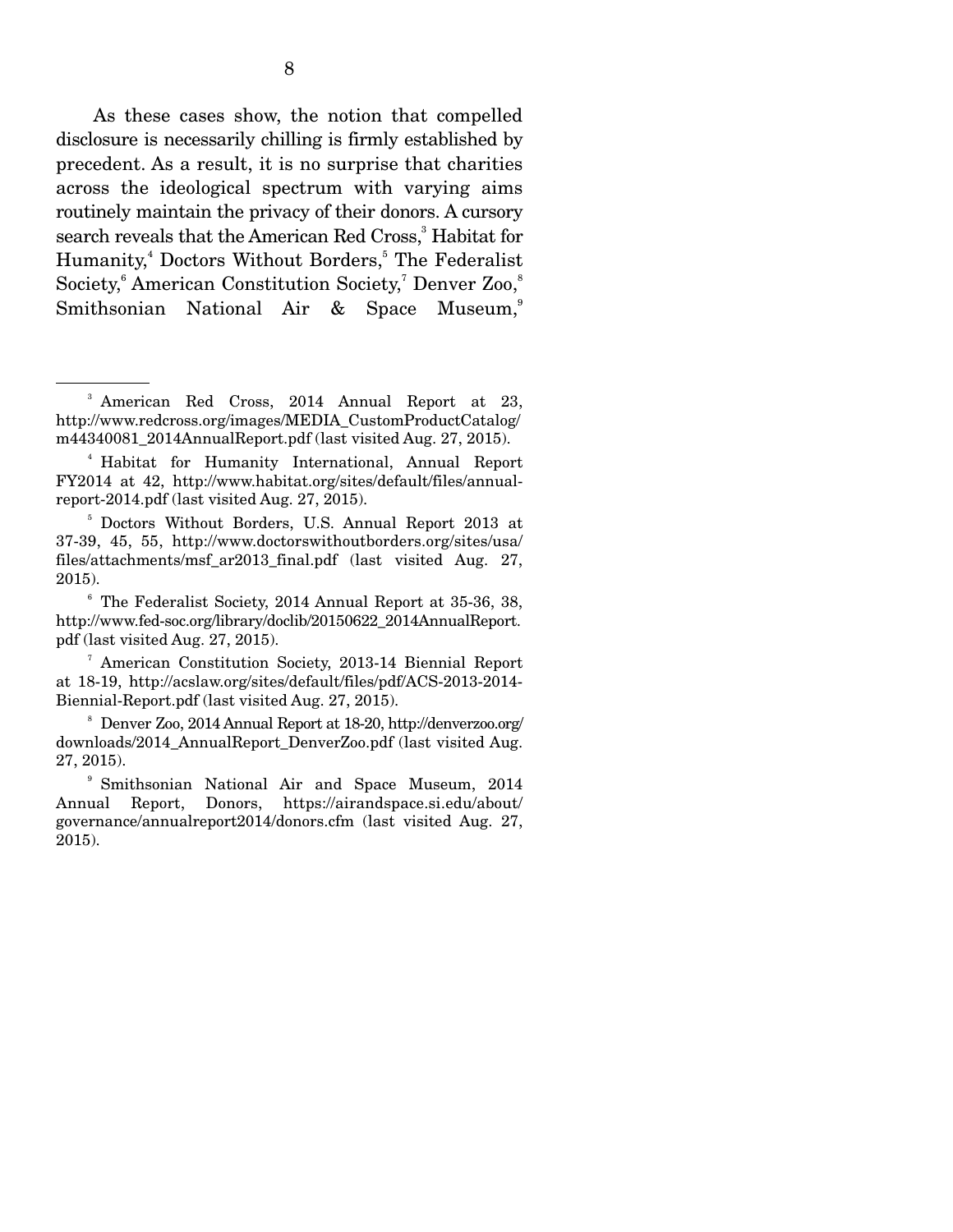Special Olympics, $10^1$  National 4-H Council, $11$  and Make- $A-Wish<sup>12</sup>$  all maintain the privacy of at least some of their donors. Moreover, it is clear that most of these donors have no particular concern that they will be subject to reprisal for their charitable contributions to humanitarian organizations or community zoos. Instead, it is overwhelmingly likely that most are motivated by some other desire, such as wanting to avoid being contacted by similar organizations seeking donations, preferring family to not prematurely discover how a will devises assets, maintaining a religious or philosophical objection to public charity, $^{13}$ or "merely by a desire to preserve as much of one's privacy as possible," *McIntyre v. Ohio Elections Comm'n*, 514 U.S. 334, 341-42 (1995).

 Indeed, the common-sense intuition that mandatory disclosure chills protected association is backed up by empirical evidence. One recent study found that people are less likely to make contributions in other contexts if they know their personal information will be disclosed. Dick M. Carpenter II,

 $10$  Special Olympics, 2014 Annual Report at 27, http://media.specialolympics.org/resources/reports/annual-reports/ 2014 AnnualReport-full.pdf (last visited Aug. 27, 2015).

 $11$  National 4-H Council, 2013 Annual Impact Report at 18-19, 23, http://www.4-h.org/About-4-H/Leadership/Annual-Report/ 2013-4-H-Annual-Report.dwn (last visited Aug. 27, 2015).

 $12$  Make-A-Wish, 2014 Annual Report, Donors, http:// fy14annualreport.wish.org/donors/ (last visited Aug. 27, 2015).

<sup>13</sup> *See, e.g.*, *Matthew* 6:2 ("[W]hen you give to the needy, do not announce it with trumpets. . . .").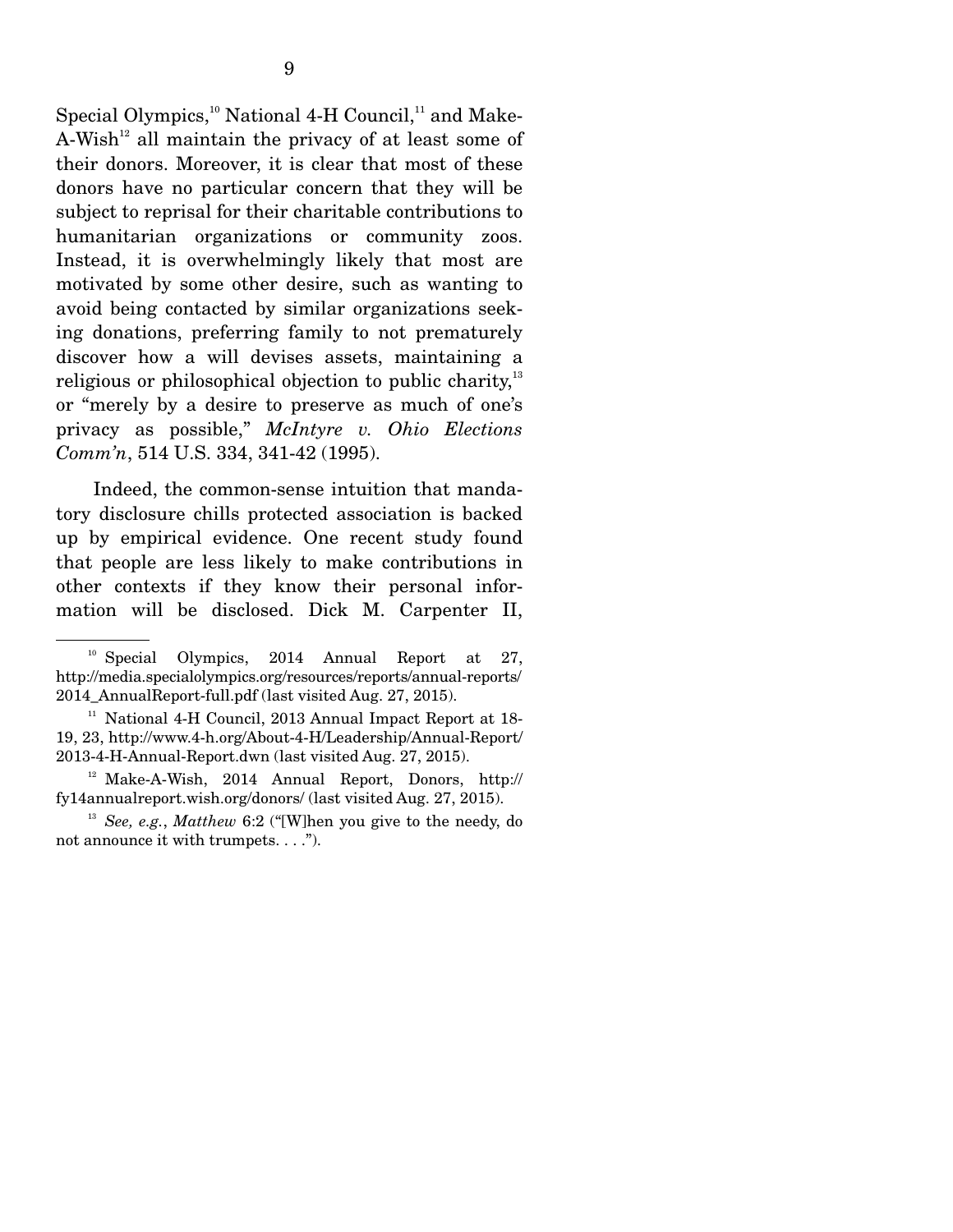*Mandatory Disclosure for Ballot-Initiative Campaigns*, 13 Indep. Rev. 567, 575 (2009). When asked why, the reason most often given was a desire to keep their contribution private. *Id.* at 575-76. ("Responses such as 'Because I do not think it is anybody's business what I donate and who I give it to' and 'I would not want my name associated with any effort. I would like to remain anonymous' typified this group of responses."). In other words, compelled disclosure would chill the participants' association with political groups. *Id.*; *see also* Dick Carpenter & Jeffrey Milyo, *The Public's Right to Know Versus Compelled Speech: What Does Social Science Research Tell Us About the Benefits and Costs of Campaign Finance Disclosure in Non-Candidate Elections?*, 40 Fordham Urb. L.J. 603, 623-31 (2012) (discussing the costs of compelled disclosure in non-candidate campaign efforts).

### **B. The Ninth Circuit's Decision Below Conflicts with This Precedent.**

 In conflict with this unbroken line of precedent and scholarly research, the Ninth Circuit below determined that the compelled disclosure of CCP's supporters was not chilling. The court wrote off this Court's compelled-disclosure decisions as predicated only upon the harm the NAACP faced during the Civil Rights Movement. *See* Pet'r's App. 9a-10a & n.3. But not only is that conclusion inconsistent with the facts of this Court's disclosure decisions, it is a distinction that this Court expressly rejected over 35 years ago.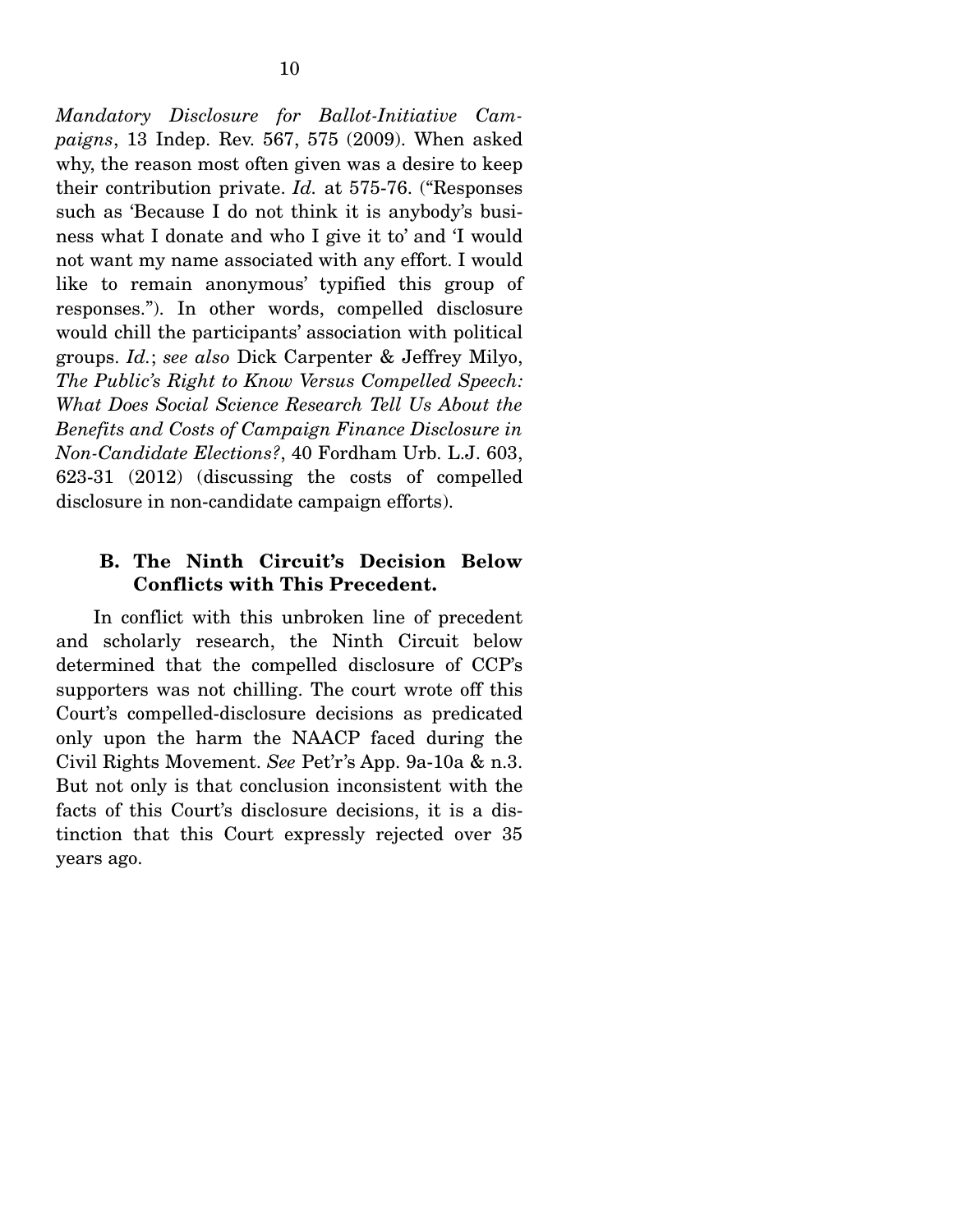While this Court's rulings on private expressive association have often related to the harassment the NAACP suffered during the Civil Rights Movement, this Court has never suggested that the protection afforded to private association was limited to the NAACP. Rather, this Court has looked to the circumstances of the demanded disclosure and the activity of the parties before it to determine when the Constitution prohibits that disclosure. For instance, this Court in *Shelton* focused not on the identity of the groups with which the petitioner associated, but rather on the "completely unlimited" scope of the statute that required Arkansas teachers "to disclose every single organization with which [they have] been associated over a five-year period." 364 U.S. at 485- 89. Similarly, in *Sweezy*, this Court reversed the contempt conviction of a teacher who refused to disclose his private associations with suspected "subversive" organizations. 354 U.S. at 236-45. In doing so, a plurality of this Court noted that it could "not . . . conceive of any circumstance wherein a state interest would justify infringement of" the right of private political association. *Id.* at 251 (plurality opinion); *see also id.* at 265 (Frankfurter, J., concurring) (describing the "overwhelming" importance of the "inviolability of privacy belonging to a citizen's political loyalties").

 Furthermore, this Court has already rejected the argument that the protections of the First Amendment are limited to the NAACP. In *NAACP v. Button*, the Court struck down a Virginia law prohibiting the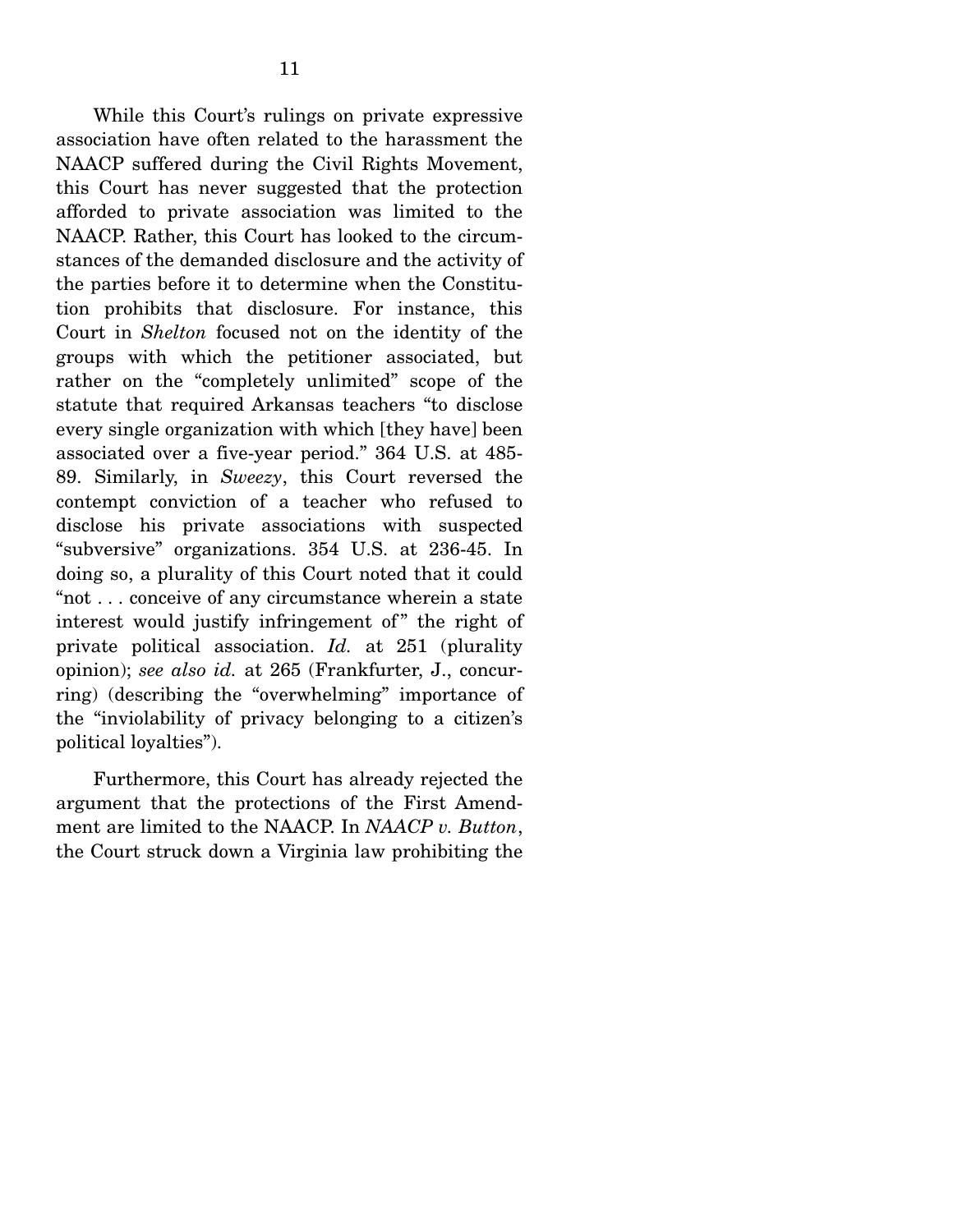NAACP from soliciting clients, holding that the group's activities were expression and association protected by the Constitution. 371 U.S. 415, 428-29 (1963). This Court later extended that holding to the ACLU, rejecting the government's argument that the NAACP was somehow entitled to constitutional protection that others were not. *In re Primus*, 436 U.S. 412, 427-28 (1978). Instead of focusing on the identity of the plaintiff, the Court looked to the ACLU's activity – litigation as a form of political expression and association – and held that it was entitled to constitutional protection. *Id*.

 In short, there was no valid justification for the Ninth Circuit to decline to apply this Court's on-point precedent regarding the per se chilling effect of compelled disclosure. Moreover, its refusal to do so, and its demand that groups wishing to maintain the privacy of their expressive associations produce evidence of violence and threats of the sort the NAACP suffered in the 1950s and 60s, will have profound negative consequences. Thankfully, few can provide the evidence necessary to meet that burden, but that does not mean that other individuals or groups go unharmed. There are many valid reasons people wish to keep their associations private, *see supra*, § I.A, and those people should be able to challenge laws compelling disclosure without showing a history of death threats. If allowed to stand, the decision below will have the effect of stifling protected activity and chilling people throughout the Ninth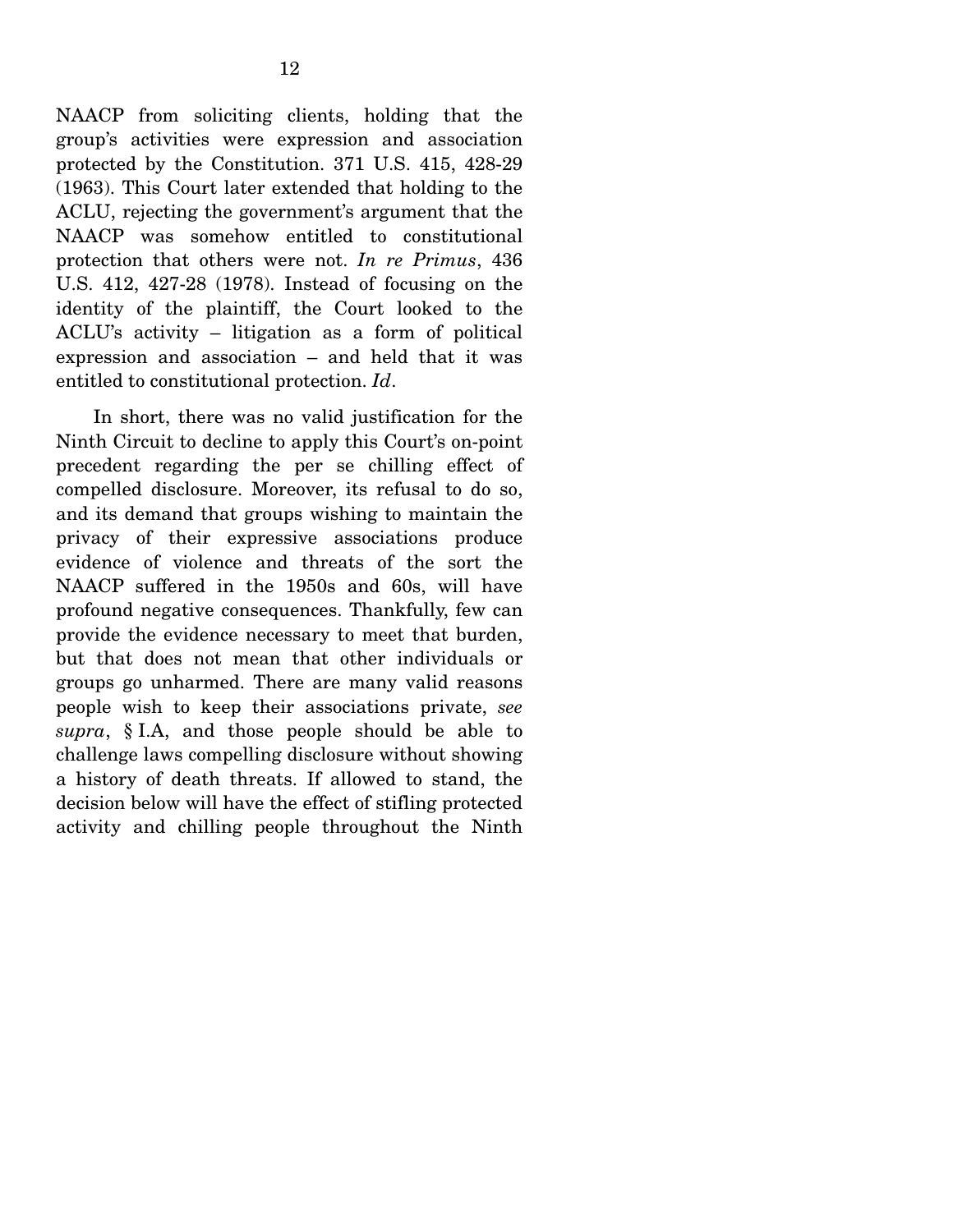Circuit from associating, depriving both themselves and society of the benefits of expressive association.

### **II. The Ninth Circuit Applied the Wrong Level of Scrutiny Because of the Multiplicity of Tests Called "Exacting Scrutiny."**

 In addition to its failure to recognize the chilling effect of compelled disclosure, the Ninth Circuit applied the wrong level of constitutional scrutiny. As explained below in Part A, this Court has held that burdens on charitable solicitation must be reviewed with strict scrutiny. But, as explained in Part B, the Ninth Circuit applied a different and much lower level of scrutiny, which this Court has, to date, applied exclusively to campaign-finance disclosure requirements. This error stems in part from the fact that this Court has at times used the same label – "exacting scrutiny" – to describe the two different tests. This Court should grant certiorari to resolve this ambiguity and to clarify that strict scrutiny remains the proper test for reviewing burdens on charitable solicitation.

## **A. Strict Scrutiny Applies to Burdens on Charitable Solicitation.**

 Charitable solicitation is protected First Amendment activity. The challenged regulation in this case burdens charitable solicitation – the Attorney General demands, as a condition of CCP's ability to solicit charitable contributions in California, that CCP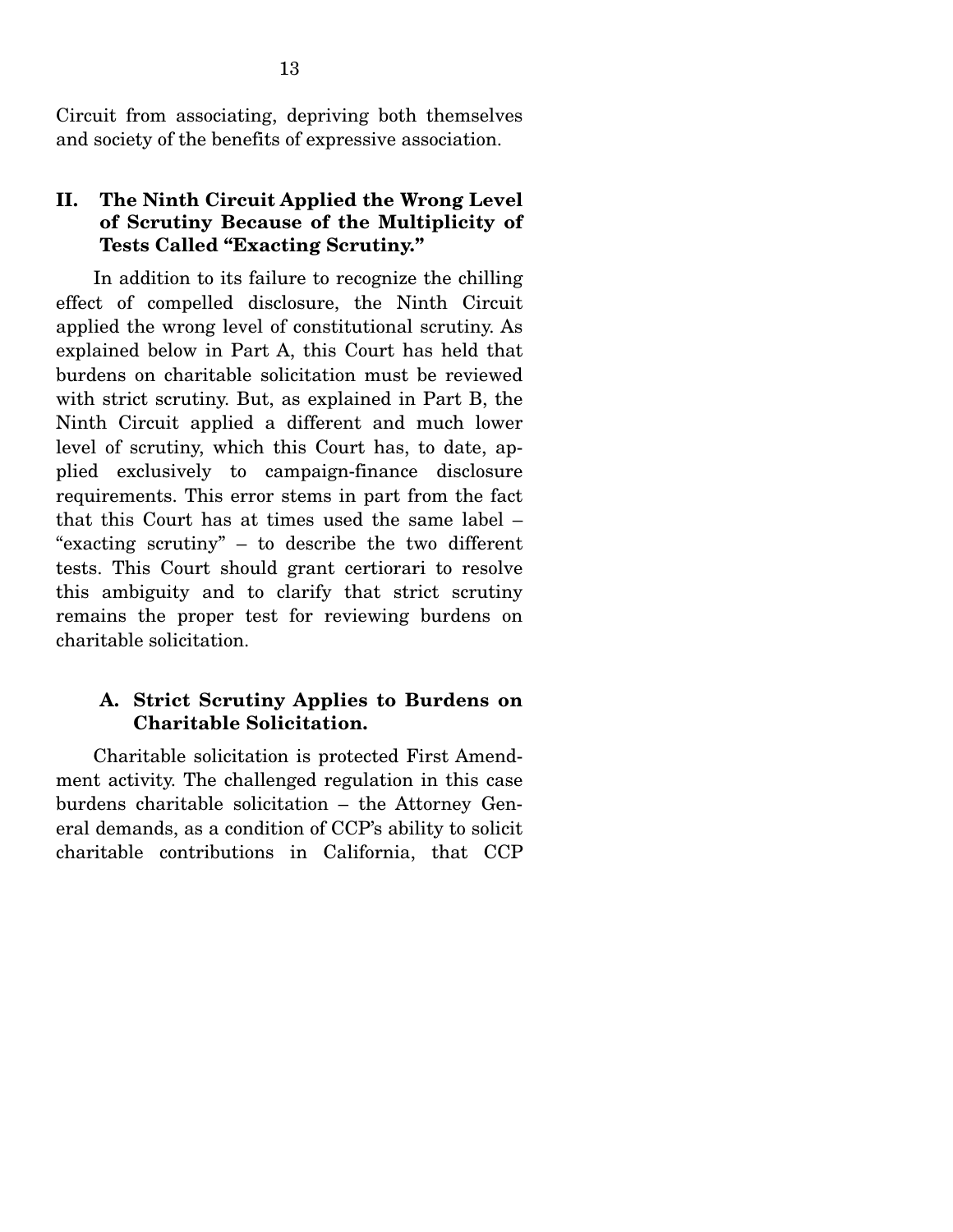disclose to the government the identity of its donors. And, like all charitable groups organized under 26 U.S.C. § 501(c)(3), CCP cannot divert these charitable resources to partisan political activity. Thus, the most obviously relevant cases to call upon when analyzing California's requirement are those in which this Court has reviewed burdens on charitable solicitation.

 When reviewing laws that burden charitable solicitation or require charities to disclose to the government facts about their private associations, this Court has consistently applied the very highest level of judicial scrutiny, upholding those burdens only if they are narrowly tailored to serve a compelling government interest. *Riley v. Nat'l Fed'n of the Blind of N.C., Inc.,* 487 U.S. 781, 796  $(1988)^{14}$  *Sec'y of State of Md. v. Joseph H. Munson Co.*, 467 U.S. 947, 961, 965 n.13 (1984); *Vill. of Schaumburg v. Citizens for a Better Env't*, 444 U.S. 620, 637 (1980); *Patterson*, 357 U.S. at 463-64. In some of these cases, the Court has referred to this standard as "exacting scrutiny," but it is clear that this standard is synonymous with what this Court has elsewhere called "strict scrutiny." *Compare Williams-Yulee v. Fla. Bar*, 135 S. Ct. 1656,

<sup>&</sup>lt;sup>14</sup> Indeed, all nine justices in *Riley* applied strict scrutiny. *See* 487 U.S. at 796 (majority opinion); *id.* at 803 (Scalia, J., concurring in part and concurring in judgment); *id.* at 804 (Stevens, J., concurring in part and dissenting in part); *id.* at 810 (Rehnquist, C.J., dissenting) (reasoning that "the statute ... satisf[ies] the constitutional requirement that it be narrowly tailored to serve the State's compelling interests").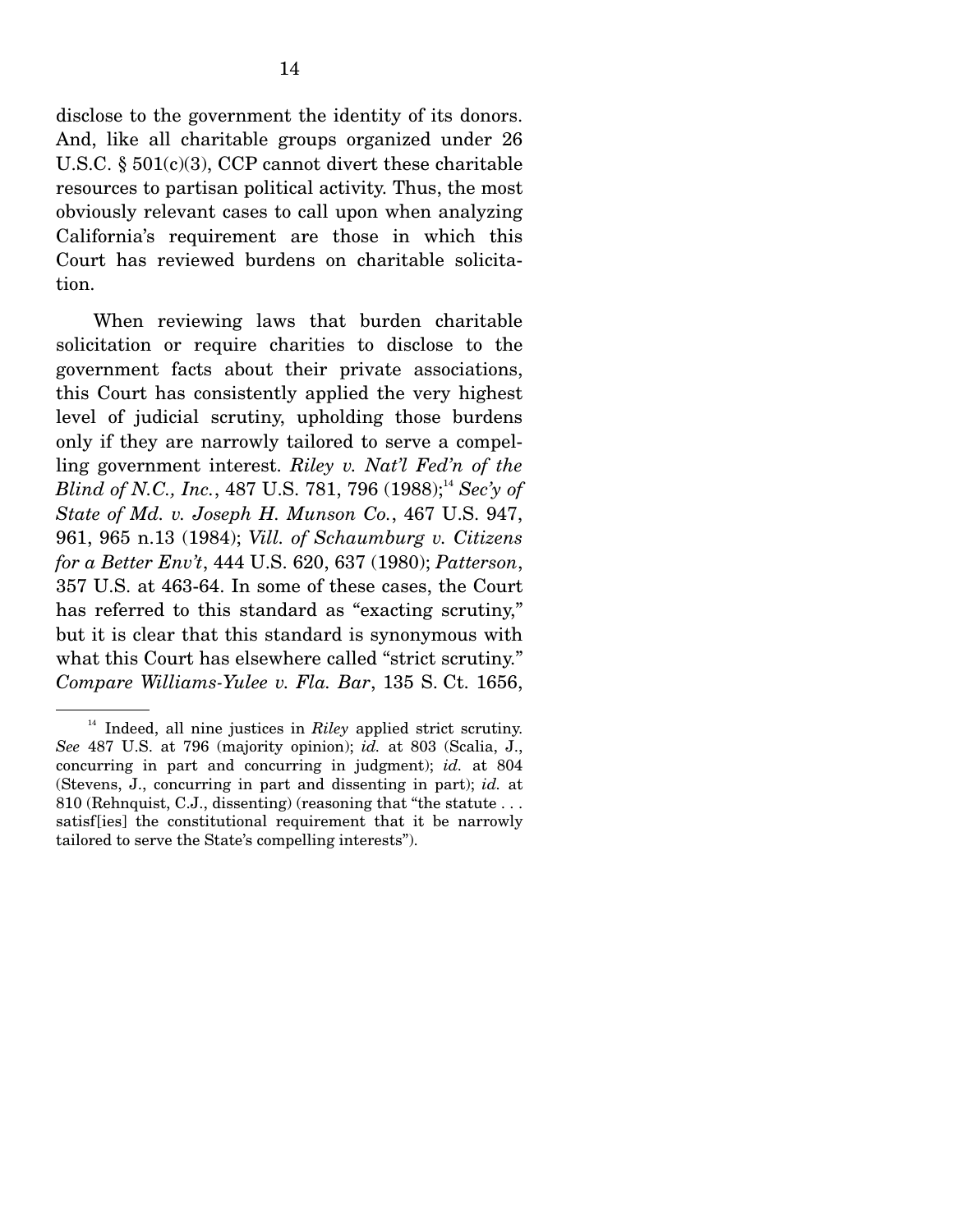1664 (2015) ("We have applied exacting scrutiny to laws restricting the solicitation of contributions to charity, upholding the speech limitations only if they are narrowly tailored to serve a compelling interest."), *with Reed v. Town of Gilbert*, 135 S. Ct. 2218, 2231 (2015) ("[C]ontent-based restrictions on speech . . . can stand only if they survive strict scrutiny, which requires the Government to prove that the restriction furthers a compelling interest and is narrowly tailored to achieve that interest." (internal quotation marks omitted)).

 In accordance with this Court's precedent, lower courts outside the Ninth Circuit have also consistently applied strict scrutiny to burdens on charitable solicitation. For instance, the Fifth Circuit struck down a requirement that for-profit solicitors disclose certain information to the public after determining that the law did not satisfy strict scrutiny. *Nat'l Fed'n of the Blind of Tex., Inc. v. Abbott*, 647 F.3d 202, 211- 14 (5th Cir. 2011). Similarly, the Sixth Circuit applied strict scrutiny in preliminarily enjoining an ordinance banning charitable-donation bins. *Planet Aid v. City of St. Johns*, 782 F.3d 318, 330 (6th Cir. 2015). Indeed, even courts that have upheld burdens on charitable solicitation have done so only when those burdens survived strict scrutiny. *See Nat'l Fed'n of the Blind v. FTC*, 420 F.3d 331, 338-39 (4th Cir. 2005) (upholding, under strict scrutiny, a requirement that for-profit companies soliciting donations for charities by telephone explain that they are seeking donations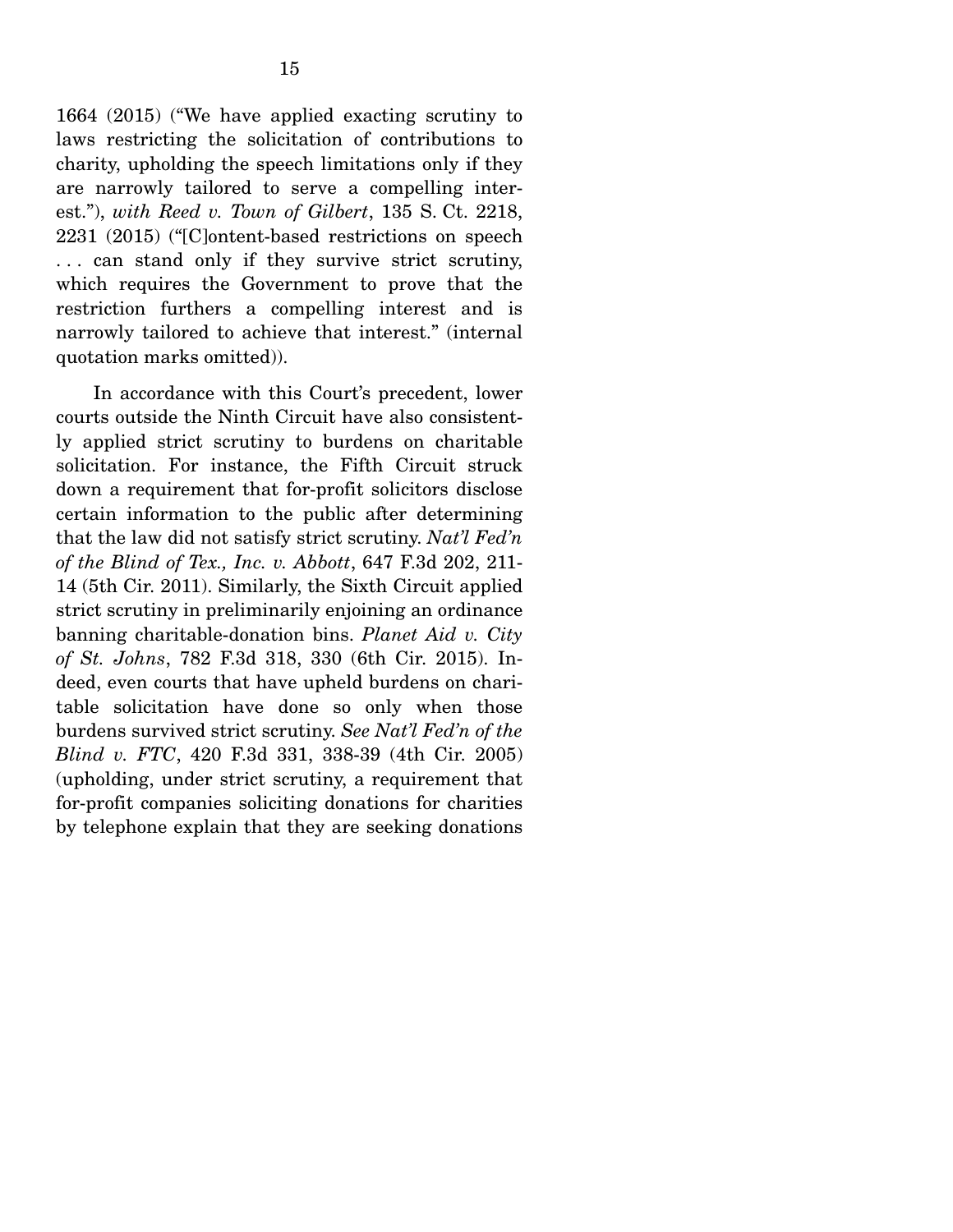and disclose the charity on whose behalf they are fundraising).

## **B. The Ninth Circuit Applied Intermediate Scrutiny, in Conflict with This Precedent, Because of the Confusing and Conflicting Labels This Court Has Applied to its Tests.**

 In contrast with this Court's charitablesolicitation cases, which demand that burdens on charitable solicitation be reviewed with strict scrutiny, the Ninth Circuit applied a much lower standard of review. Rather than requiring that California demonstrate that its policy was narrowly tailored to serve a compelling government interest, the Ninth Circuit instead held that California could satisfy its constitutional burden merely by showing "a substantial relation between the disclosure requirement and a sufficiently important governmental interest," Pet'r's App. 8a (internal quotation marks omitted), a test that this Court has elsewhere described as intermediate scrutiny, *see, e.g.*, *Clark v. Jeter*, 486 U.S. 456, 461 (1988) ("To withstand intermediate scrutiny, a statutory classification must be substantially related to an important governmental objective.").

 The Ninth Circuit's error stems in part from the fact that this Court has, in different contexts, described both of these tests – strict and intermediate scrutiny – using the phrase "exacting scrutiny." As noted earlier, in the context of charitable solicitations,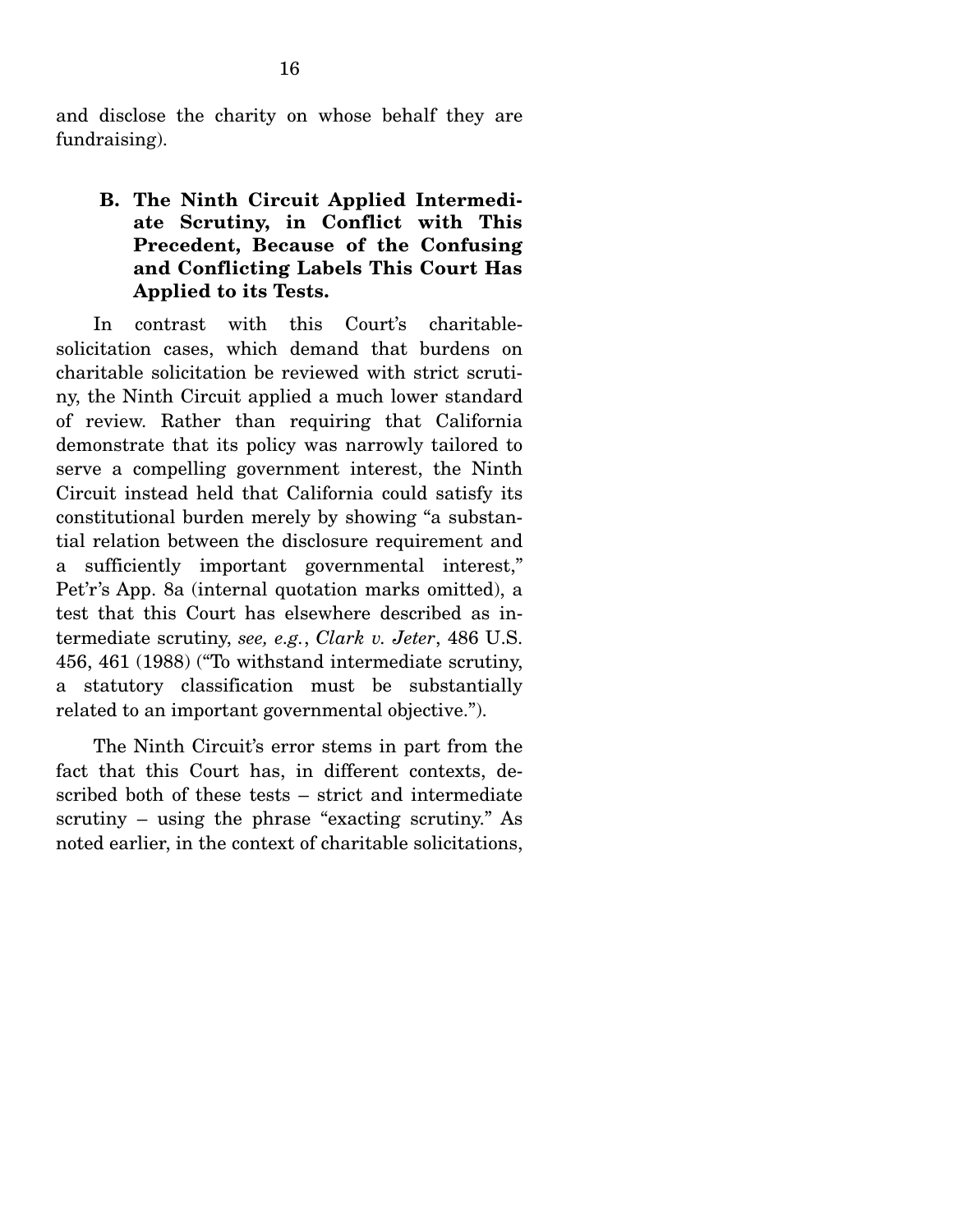"exacting scrutiny" has been used synonymously with strict scrutiny. *Compare Williams-Yulee*, 135 S. Ct. at 1664 ("We have applied exacting scrutiny to laws restricting the solicitation of contributions to charity, upholding the speech limitations only if they are narrowly tailored to serve a compelling interest."), *with id.* at 1666 ("This is therefore one of the rare cases in which a speech restriction withstands strict scrutiny."). By contrast, in the realm of campaignfinance disclosure, this Court has used "exacting scrutiny" synonymously with "intermediate scrutiny." *See Citizens United v. FEC*, 558 U.S. 310, 366-67 (2010) ("The Court has subjected [disclaimer and disclosure] requirements to 'exacting scrutiny,' which requires a 'substantial relation' between the disclosure requirement and a 'sufficiently important' governmental interest.").<sup>15</sup>

 Though the strict scrutiny and intermediate scrutiny tests sometimes share the "exacting scrutiny" name, they are markedly different. For instance, this Court treats differently the evidence necessary to support the government's interest in a particular law based on the test it is applying. *Compare, e.g.*, *United States v. Playboy Entm't Grp., Inc.*, 529 U.S. 803, 813, 822-23 (2000) (invalidating a law requiring the scrambling of sexually explicit material under the

<sup>&</sup>lt;sup>15</sup> Lower courts other than the Ninth Circuit have recognized this standard of review to be intermediate scrutiny. *E.g.*, *The Real Truth About Abortion, Inc. v. FEC*, 681 F.3d 544, 548- 49 (4th Cir. 2012).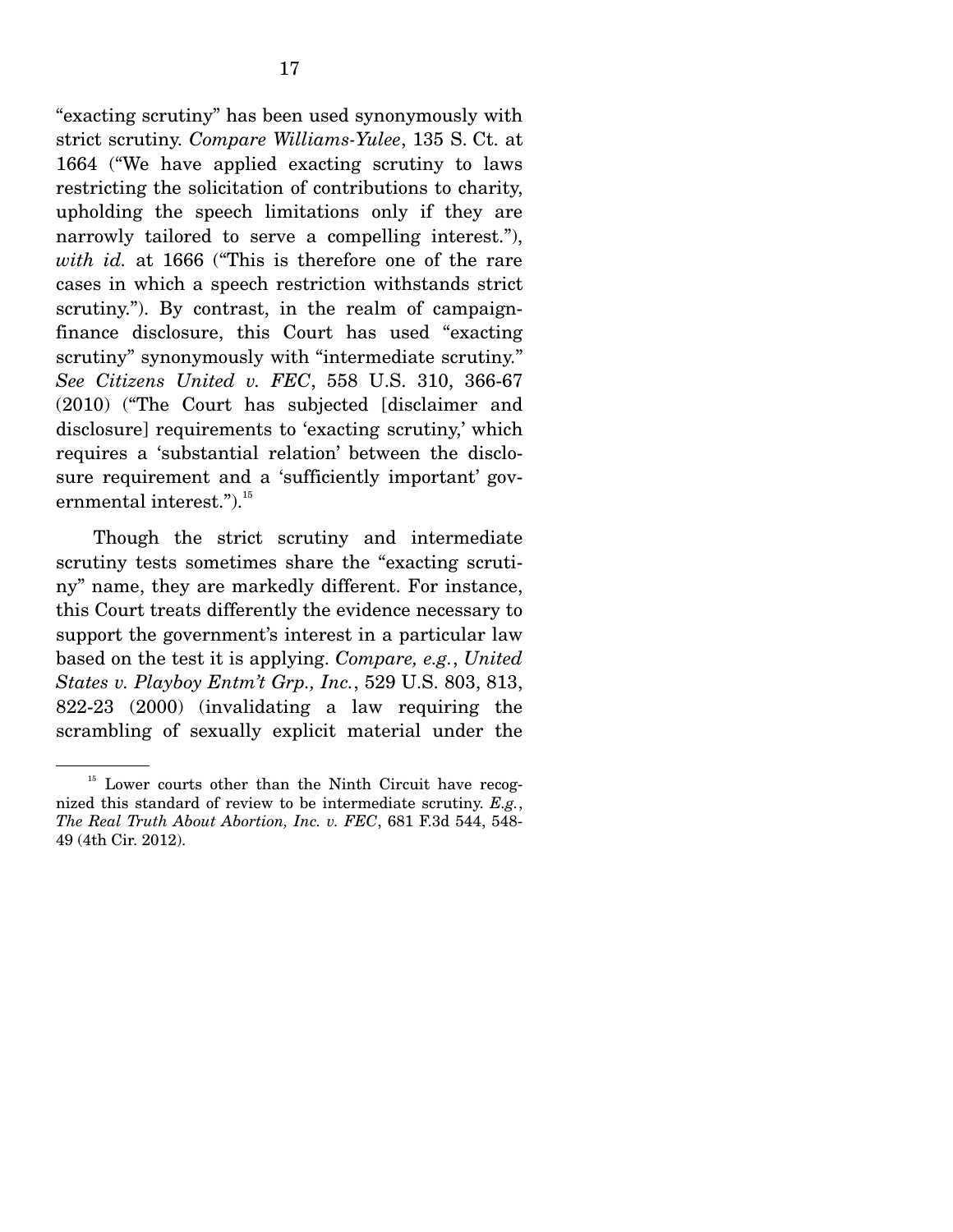narrow-tailoring and compelling-government-interest standard because the government failed to present more than "anecdote and supposition"), *with, e.g.*, *Citizens United*, 558 U.S. at 366-70 (concluding, without any particular evidentiary showing, that a campaign-finance-disclosure scheme was substantially related to a sufficiently important government interest). Moreover, the tailoring analysis differs between strict and intermediate scrutiny. *Compare, e.g.*, *Playboy Entm't*, 529 U.S. at 813 (holding that under strict scrutiny, "[i]f a less restrictive alternative would serve the Government's purpose, the legislature must use that alternative"), *with, e.g.*, *FEC v. Beaumont*, 539 U.S. 146, 162 (2003) (noting that, in reviewing contribution limits under intermediate scrutiny, "instead of requiring contribution regulations to be narrowly tailored to serve a compelling governmental interest, a contribution limit involving significant interference with associational rights passes muster if it satisfies the lesser demand of being *closely drawn* to match a sufficiently important interest" (emphasis added, internal quotation marks omitted)).

 As was perhaps inevitable, this use of the same term to refer to two very different tests has now led to confusion in lower courts. Although other circuits have faithfully applied strict scrutiny to burdens on charitable solicitation, *see supra* § II.A, in this case, the Ninth Circuit saw the word "disclosure" and reflexively applied the campaign-finance-disclosure version of exacting scrutiny. But courts, like any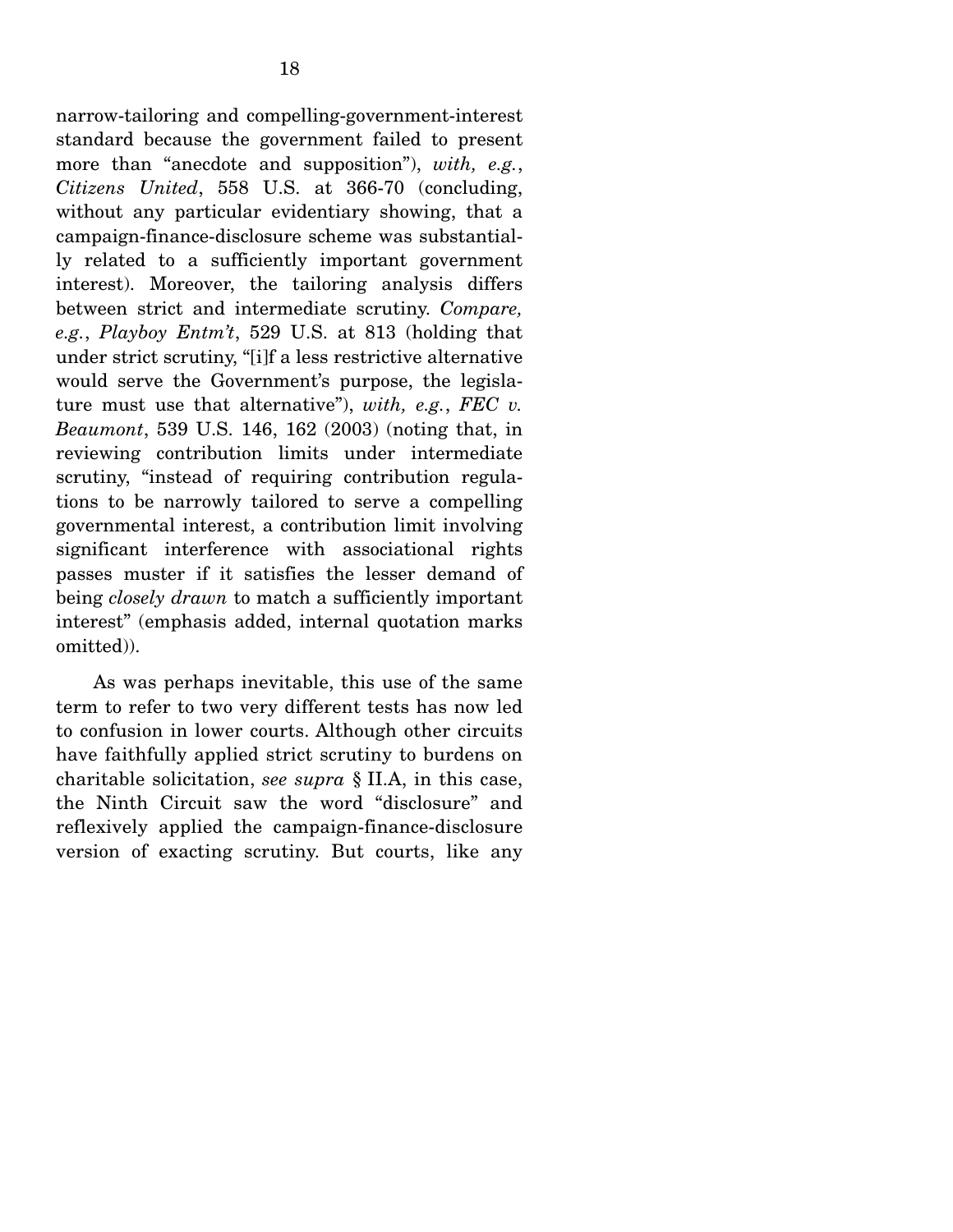other government actor, may not "foreclose the exercise of constitutional rights by mere labels." *Button*, 371 U.S. at 429. What matters is the nature of the underlying activity, and this Court's precedent makes absolutely clear that, when the underlying activity is charitable solicitation, strict scrutiny is the rule.

 In this case, the failure to apply strict scrutiny was outcome determinative. Applying the correct standard, CCP was plainly entitled to a preliminary injunction. Strict scrutiny is demanding and requires that the government put forth specific, concrete evidence justifying why its regulation is necessary. *See, e.g.*, *Playboy Entm't*, 529 U.S. at 822-23 (striking down a law under strict scrutiny because the government proffered no evidence and "failed to establish a pervasive, nationwide problem justifying" the law). In contrast, the Ninth Circuit here accepted the government's argument that intrusive disclosure was necessary to effectively enforce the state's valid regulations of charitable solicitation without any actual evidence to support that proposition. Pet'r's App. 5a-6a, 19a-21a. Moreover, the court never asked whether the government interest could be adequately served by a less burdensome, more narrowly tailored law, as this Court's precedent requires. *See, e.g.*, *Vill. of Schaumburg*, 444 U.S. at 637-38. Here,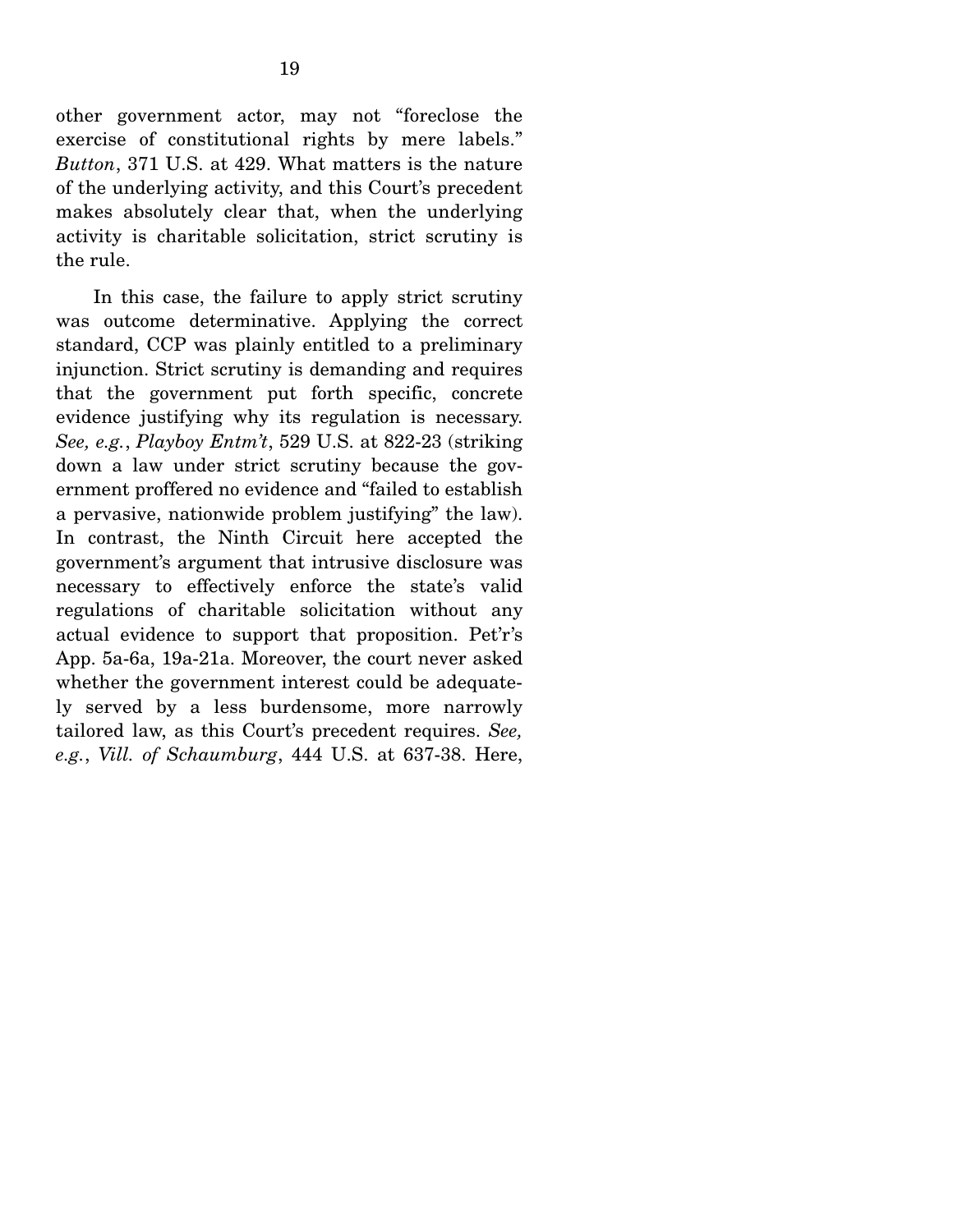the government has a less intrusive approach available to it: It may request a warrant.<sup>16</sup>

 If allowed to stand, the Ninth Circuit's ruling will have wide-ranging implications for charities throughout the Ninth Circuit, and it threatens to undermine this Court's previous holdings in such seminal cases as *Riley* and *Patterson*. And it is now the case that citizens in states within the Ninth Circuit are entitled to less protection of their charitable solicitation and association than citizens in other states because of the court's refusal to apply the proper precedent. Accordingly, this Court should grant certiorari to clarify that burdens on charitable solicitation, including compelled disclosure, are subject to the compellinginterest and narrow-tailoring test, i.e., strict scrutiny.

## **III. This Court Should Grant Review to Prevent Its** *Sui Generis* **Campaign-Finance Jurisprudence from Undermining First Amendment Protection in Other Areas of the Law.**

 As explained in the previous section, the Ninth Circuit erroneously relied upon campaign-financedisclosure precedent in analyzing California's

<sup>&</sup>lt;sup>16</sup> The Attorney General would no doubt object that seeking a warrant would interfere with her claimed interest in "increas[ing] her investigative efficiency," *see* Pet'r's App. 20a, but, as this Court has noted, "the First Amendment does not permit the State to sacrifice speech for efficiency," *Riley*, 487 U.S. at 795.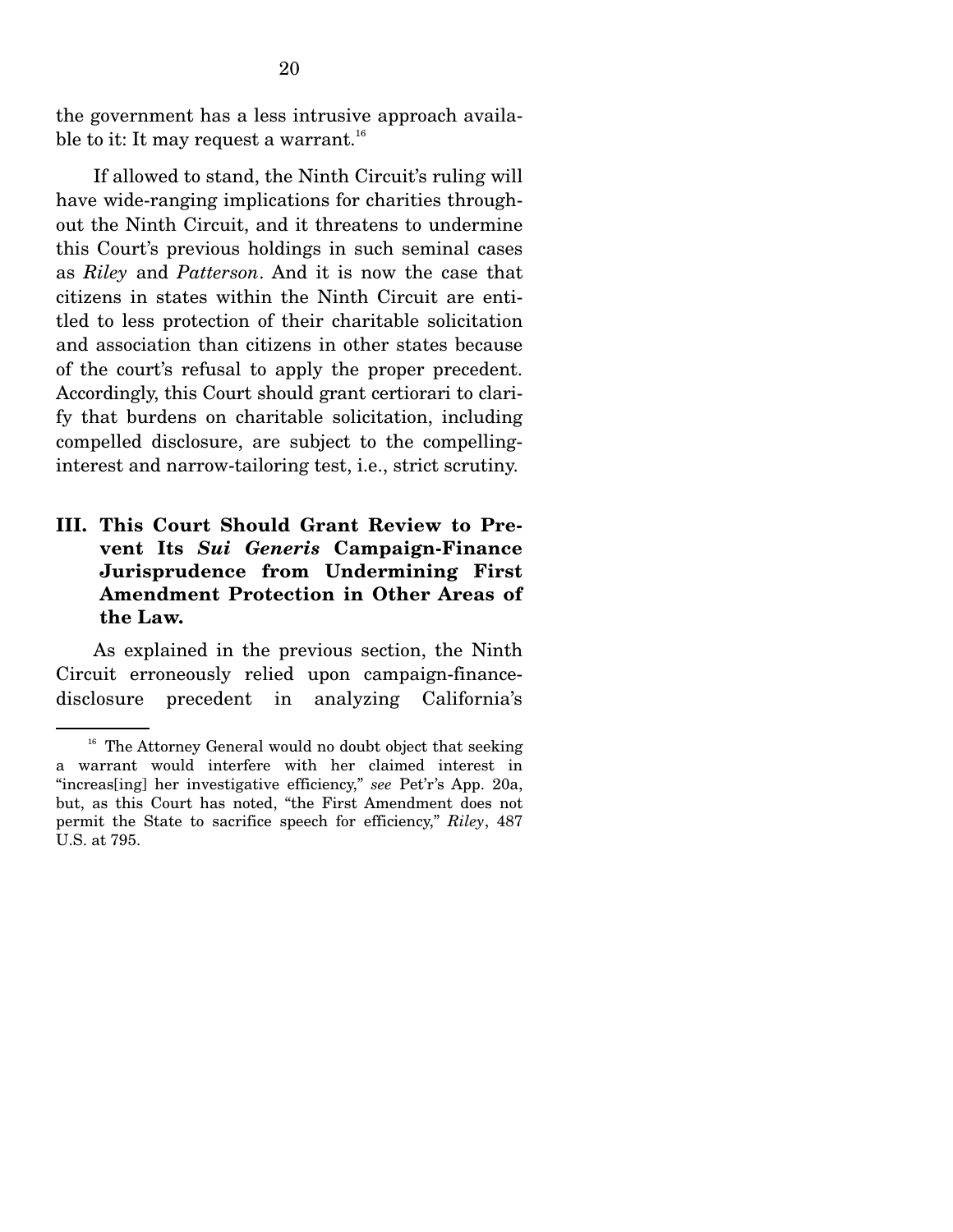requirement that a registered charity disclose its donors. This error is particularly disturbing because, for nearly 40 years, this Court has treated certain aspects of campaign finance as outliers that may be subject to regulation that would never be tolerated in other areas of protected expression. But as this case illustrates, these aspects of the Court's campaignfinance jurisprudence are now leaking out to and endangering other First Amendment activity. This Court should grant certiorari to cabin the scope of its campaign-finance precedent and make clear that this precedent is not to be used to reduce constitutional protections outside the electoral setting.

 As a general matter, this Court requires burdens on political speech to satisfy strict scrutiny, a standard that demands the government proffer actual evidence and prohibits laws that regulate with too broad a brush. However, this Court has departed from that approach, and thus ordinary First Amendment principles, in two areas of its campaign-finance jurisprudence – disclosure requirements, *see Citizens United*, 558 U.S. at 366-69, and contribution limitations, *see Buckley v. Valeo*, 424 U.S. 1, 20-21 (1976) (per curiam).

 Perhaps the most notable way in which this Court's treatment of campaign-finance disclosure and contribution limits varies from its approach in other cases is the treatment of evidence, or the lack thereof. For example, this Court has repeatedly said that government must proffer actual evidence to justify regulation of speech, including even categories of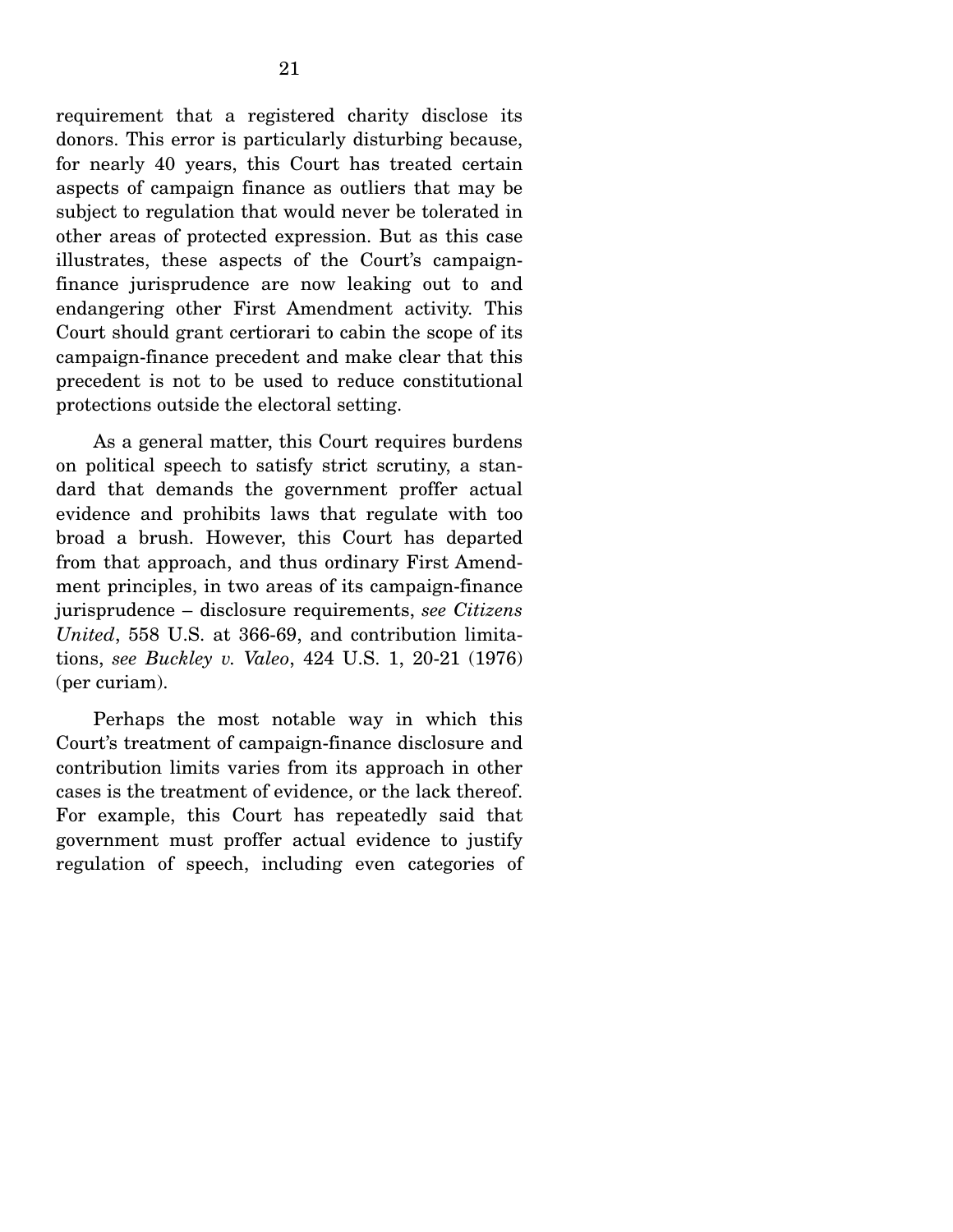speech traditionally entitled to limited First Amendment protection, such as commercial speech. *See, e.g.*, *Edenfield v. Fane*, 507 U.S. 761, 770-71 (1993). In campaign-finance-disclosure cases, however, this Court has deviated from that rule. It has, for example, upheld a disclosure requirement without relying on specific evidence because it assumed that requiring disclosure of campaign finances is valuable due to the information that such disclosure provides to voters. *E.g.*, *Citizens United*, 558 U.S. at 366-71. But the presumed value of disclosure does not withstand close examination. Indeed, there is a growing body of scholarship finding that disclosure has no discernible benefits for voter decision-making. *See, e.g.*, David M. Primo, *Information at the Margin: Campaign Finance Disclosure Laws, Ballot Issues, and Voter Knowledge*, 12 Elec. L.J. 114, 127 (2013) (finding that disclosure information in ballot-issue campaigns had an "imperceptible" effect on the ability of voters to identify the positions of interest groups).

 Similarly, this Court has upheld contribution limits as a valid means of combatting the appearance of corruption without any actual evidence that contribution limits are effective in achieving that goal. This Court's conclusion is by no means obvious; indeed, one recent study found virtually no relationship between trust in government and campaign-finance laws. David M. Primo & Jeffrey Milyo, *Campaign Finance Laws and Political Efficacy: Evidence from the States*, 5 Elec. L.J. 23 (2006). Yet in *Nixon v. Shrink Missouri Government PAC*, this Court upheld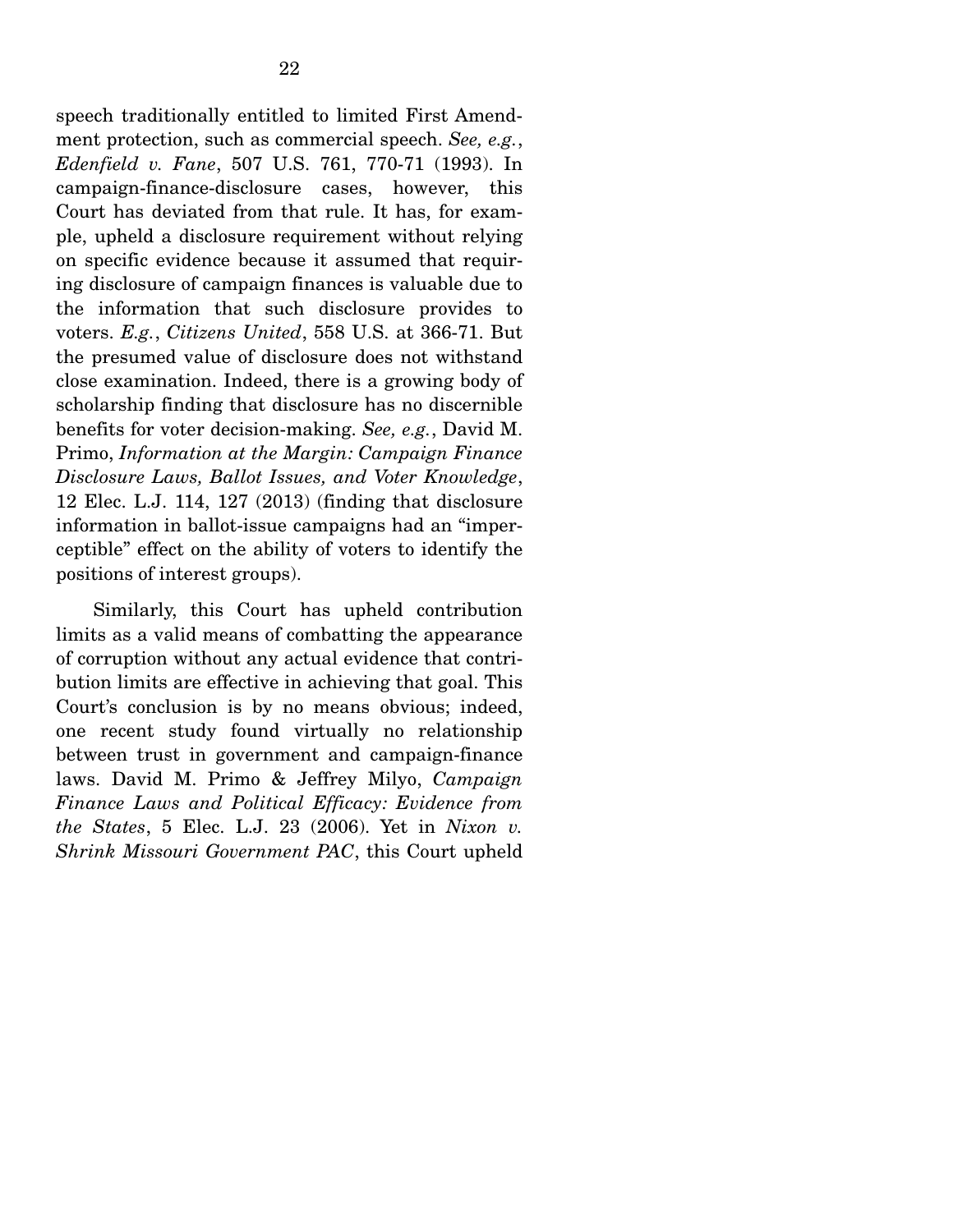a contribution limit based largely on newspaper clippings that merely asserted that special interests were having an outsized role in Missouri politics. 528 U.S. 377, 393-95 (2000). Moreover, when the plaintiffs in that case offered actual studies on corruption to demonstrate the likely inefficacy of Missouri's contribution limits, this Court ignored those studies, stating simply that "there [was] little reason to doubt that sometimes large contributions will work actual corruption of our political system." *Id.* at 395. This led one scholar to note that actual evidence appears to be irrelevant in challenges to contribution limits. Ronald M. Levin, *Fighting the Appearance of Corruption*, 6 Wash. U. J.L. & Pol'y 171, 176-78 (2001).

 This Court would not countenance that type of fact-free speculation in any other area of First Amendment law. Even in cases involving deeply unpopular speech, this Court requires the government to produce evidence to meet its burden. *See, e.g.*, *United States v. Alvarez*, 132 S. Ct. 2537, 2549 (2012) (rejecting ban on lying about military service because the government "point[ed] to no evidence to support its claim"); *cf. City of Los Angeles v. Alameda Books, Inc.*, 535 U.S. 425, 435-39, 442 (2002) (plurality opinion) (upholding law restricting locations of sexually oriented businesses because the government produced evidence supporting its theory); *id.* at 451-52 (Kennedy, J., concurring in judgment) (discussing the city's "fact-bound empirical assessments"). Yet in cases regarding campaign-finance disclosure or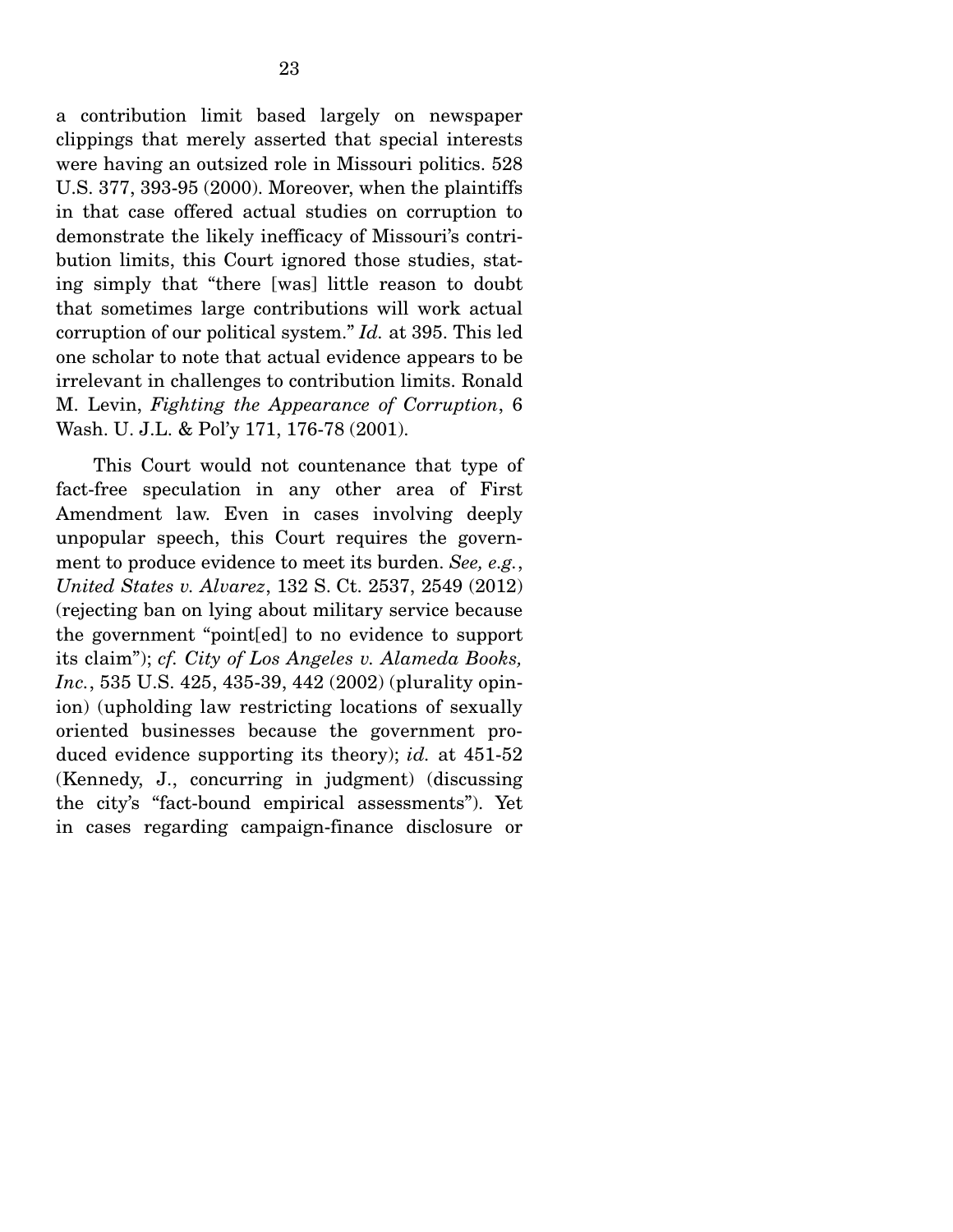contribution limits, this evidentiary requirement is almost wholly absent.

 Another way in which this Court's treatment of campaign-finance disclosure and campaign contributions differs from ordinary First Amendment cases is a relaxed view of how closely tailored a law must be to satisfy judicial scrutiny. For example, this Court has generally held that lawful expression may not be suppressed simply because it is difficult to distinguish from unlawful expression. *See Ashcroft v. Free Speech Coal.*, 535 U.S. 234, 255 (2002) (striking down ban on virtual child pornography because "[t]he Government may not suppress lawful speech as the means to suppress unlawful speech. Protected speech does not become unprotected merely because it resembles the latter."). Yet in the context of campaigncontribution limits, this Court has allowed stringent limitations even while conceding "that most large contributors do not seek improper influence over a candidate's position or an officeholder's action." *Buckley*, 424 U.S. at 29-30.

 Given how easy it is for government to satisfy the "exacting" scrutiny that this Court applies in cases involving campaign-finance disclosure and contribution limits – and how sharply that scrutiny departs from the much higher demands that this Court applies to virtually all other burdens on speech and association – it is no surprise that the government has attempted to import this precedent into other areas of First Amendment doctrine. The Ninth Circuit's decision below demonstrates how dangerous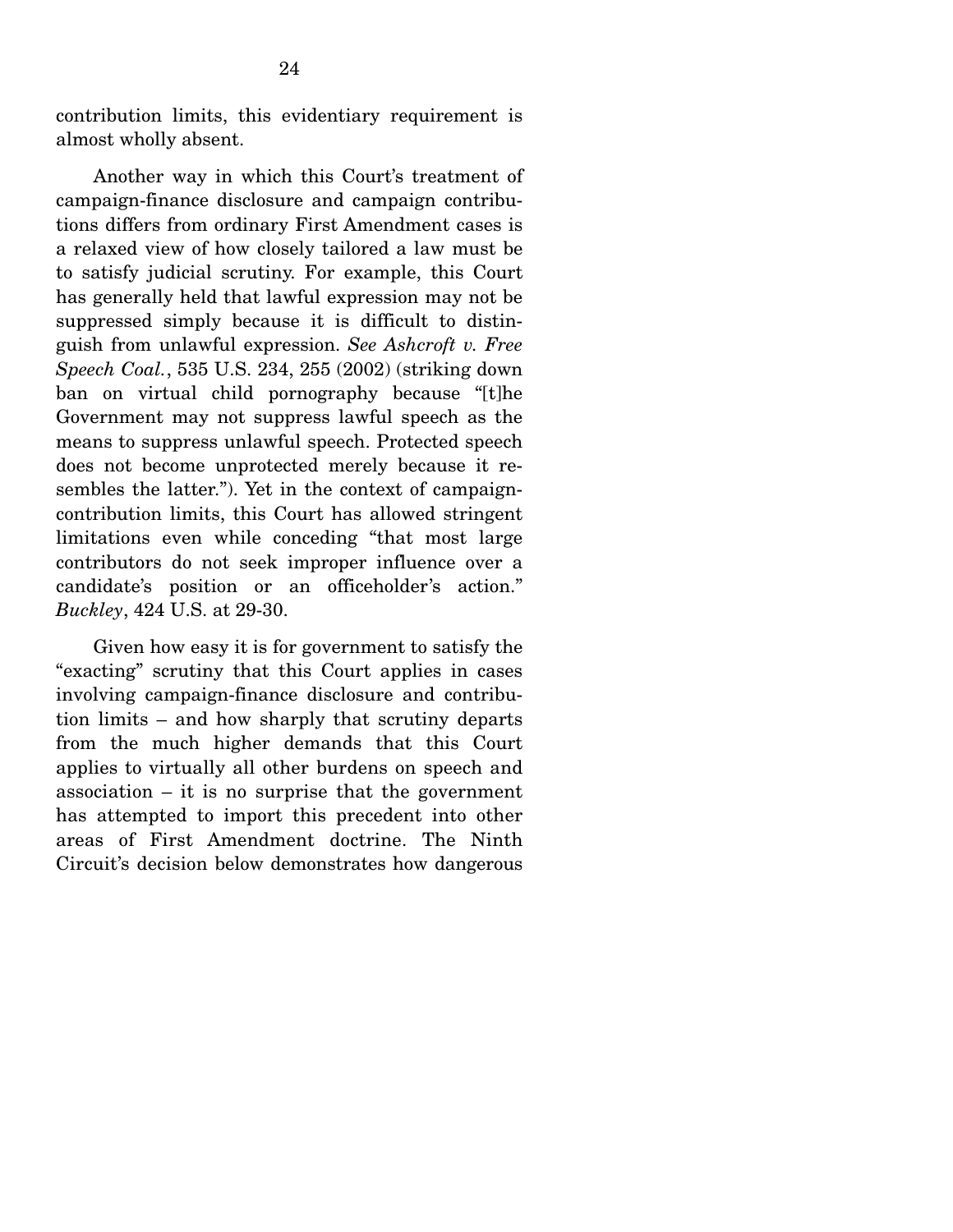such an expansion would be. If allowed to stand, the Ninth Circuit's decision will signal that campaignfinance precedent is no longer cabined to its unique circumstances and will result in the further chilling of speech.

 Without further guidance from this Court, there is nothing to prevent this Court's unique jurisprudence regarding campaign-finance disclosure and contribution limits from expanding and swallowing the general rule that government may not regulate peaceful political speech and association unless it can satisfy the demanding requirements of strict scrutiny. Over the long term, this Court should bring its campaign-finance doctrine in line with the rest of First Amendment jurisprudence. But in the short term, this Court should grant certiorari so that it can make clear that nothing in its campaign-finance-disclosure cases was meant to supplant or overrule this Court's earlier decisions on compelled disclosure in other contexts.

--------------------------------- ---------------------------------